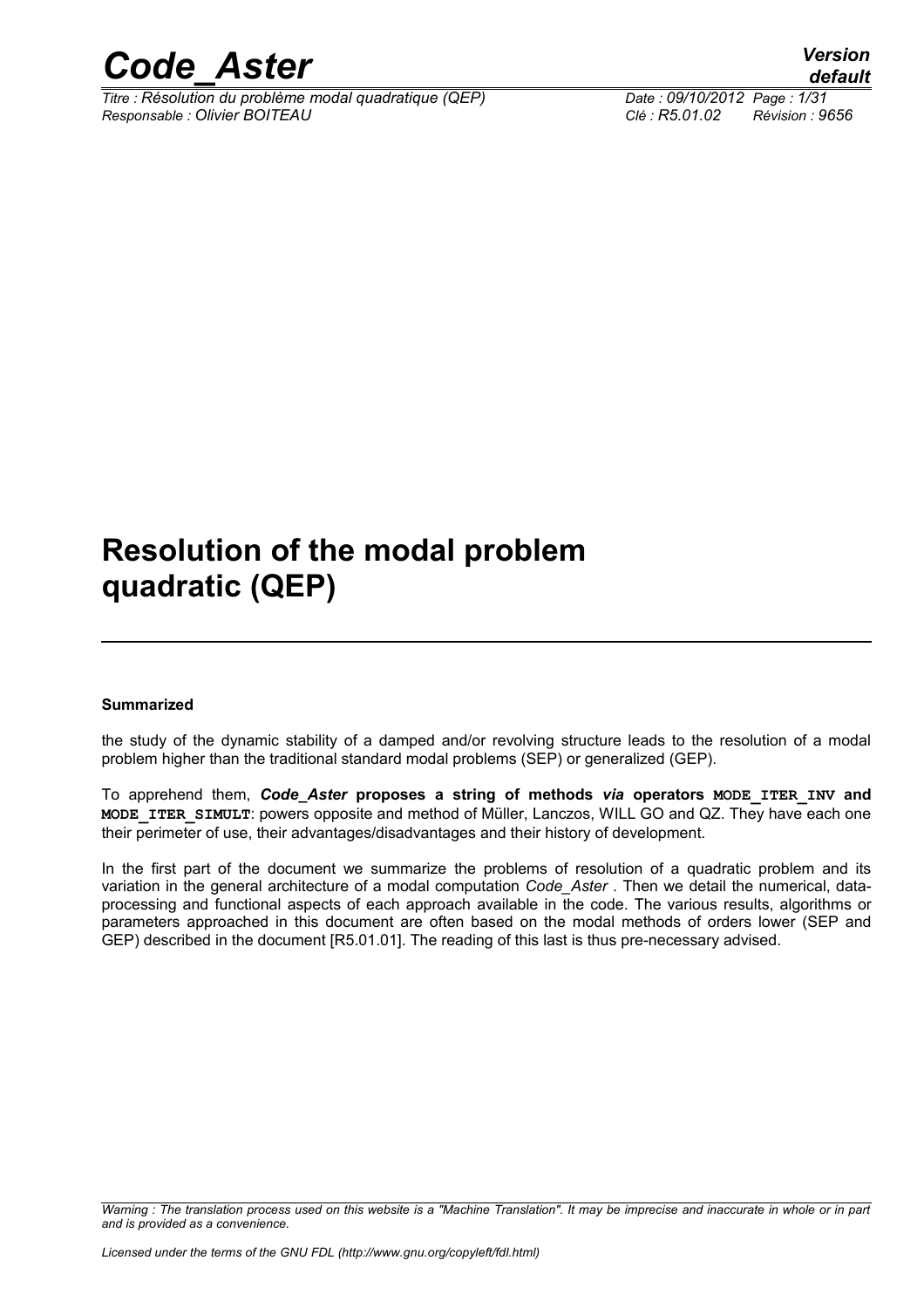# **Code Aster**

Titre : Résolution du problème modal quadratique (QEP) Responsable : Olivier BOITEAU

### **Contents**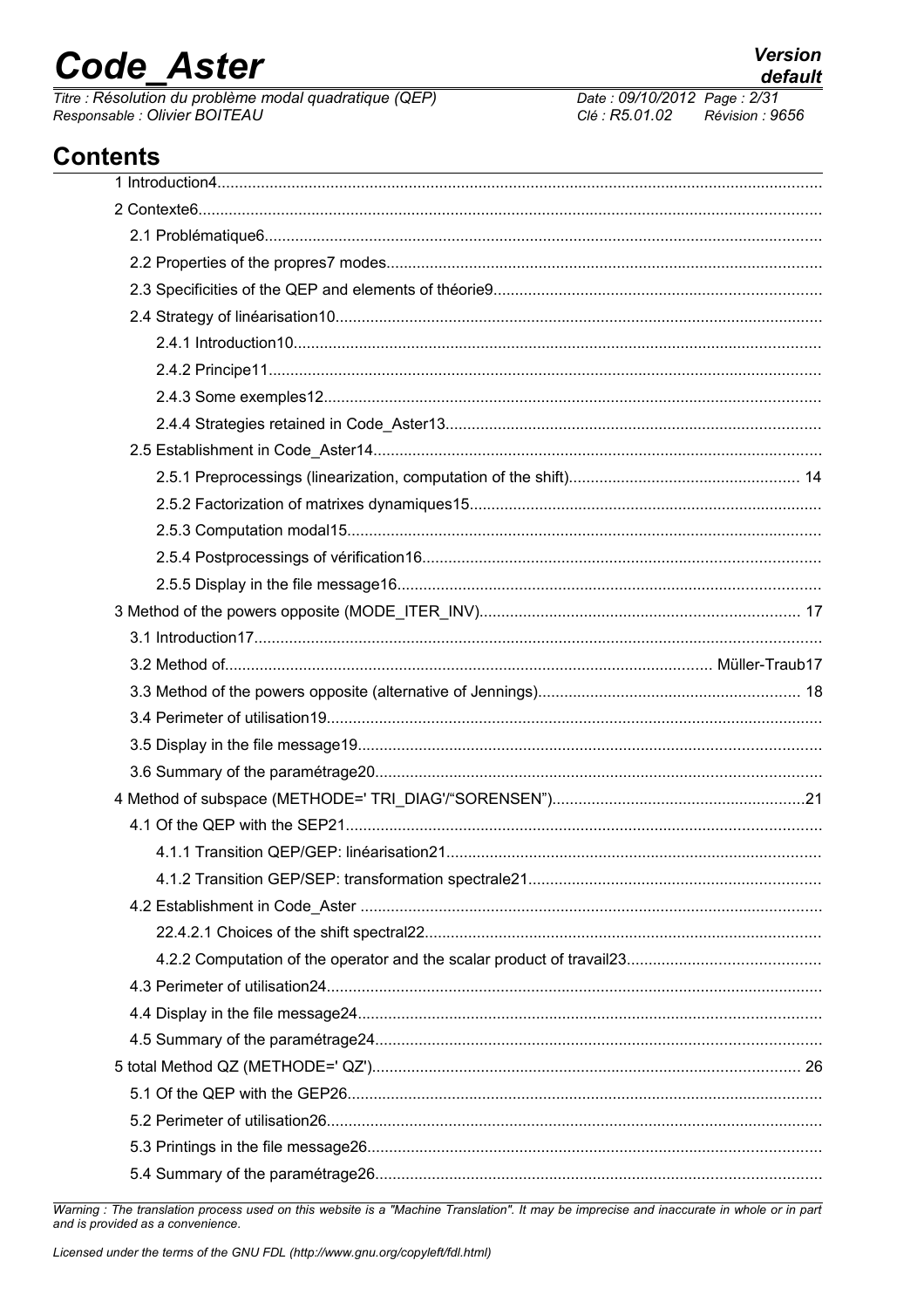| Titre : Résolution du problème modal quadratique (QEP) | Date: 09/10/2012 Page: 3/31    |  |
|--------------------------------------------------------|--------------------------------|--|
| Responsable : Olivier BOITEAU                          | Clé : R5.01.02 Révision : 9656 |  |
|                                                        |                                |  |
|                                                        |                                |  |
|                                                        |                                |  |
|                                                        |                                |  |
|                                                        |                                |  |
|                                                        |                                |  |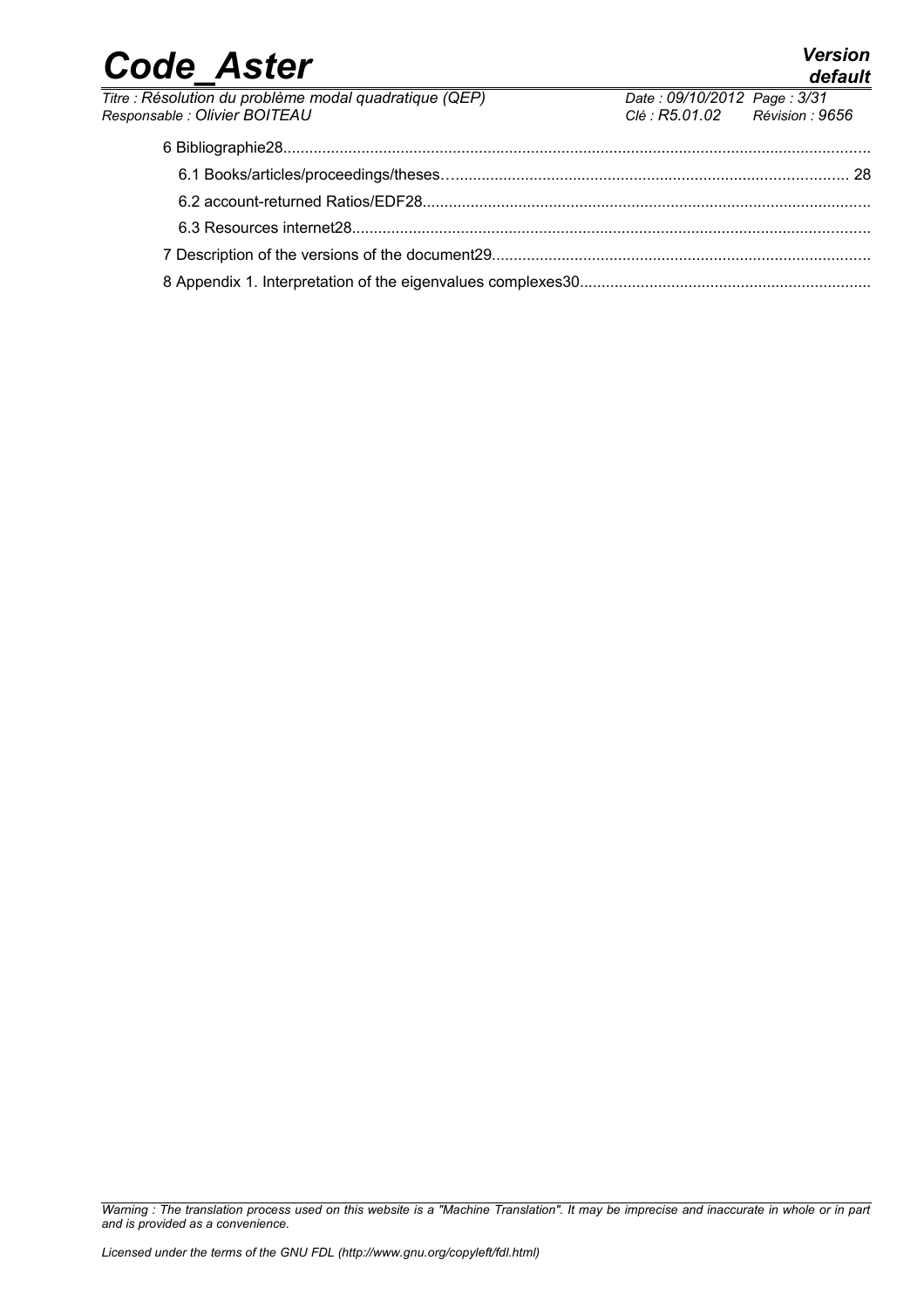*Titre : Résolution du problème modal quadratique (QEP) Date : 09/10/2012 Page : 4/31 Responsable : Olivier BOITEAU Clé : R5.01.02 Révision : 9656*

### **1 Introduction**

a majority of study concerning **damped and/or the dynamic revolving structure behavior** is carried out by carrying out **a transient analysis on modal base**. To exhume these modes of vibrations, a string of algorithms have been developed for about sixty years. In order to cope with the continual increase in the size of the problems and with the degradation of conditionings of the discretized operators, only most effective and the more robust, in practice, were built-in the two modal operators of *Code\_Aster*: MODE\_ITER\_SIMULT and MODE\_ITER\_INV.

The optimal perimeters of use of these operators can be dissociated. When it is a question **of determining some eigenvalues** (typically a half-dozen) or **of refining some estimates**, operator **MODE\_ITER\_INV** is completely indicated. He gathers heuristic algorithms and those of type powers (cf §3).

On the other hand, **to capture a significant part of the spectrum,** one has resorts to **MODE\_ITER\_SIMULT**. This last federates the methods known as of "subspace" (Lanczos, IRAM §4) which project the operator of work in order to obtain an approximated modal problem of more reduced size (treated then by a global method of the type QR).

This operator also allows to exhume in a robust way all the spectrum of the modal problem. For this making, one uses a total method of reference (method **QZ** cf §4) which calculates all the modes exhaustively. It is thus to hold for certain uses: problem of small (< 1000 degrees of freedom) or benchmark of algorithms.

The two operators can be complementary besides, because the methods put in work in MODE\_ITER\_INV are very powerful to optimize eigen modes already almost converged. In one or two iterations, they can thus improve the eigenvectors estimated beforehand *via* MODE\_ITER\_SIMULT. Projection on modal base will be only better!

In the first part of the document we summarize the problems of resolution of a quadratic problem and its variation in the general architecture of a modal computation *Code\_Aster*. Then we detail the numerical, dataprocessing and functional aspects of each approach available in the code. One tries to give, for each method, his principal properties and his limitations by connecting these considerations, which can sometimes appear a little "ethereal", to a precise parameter setting of the operators *Aster*.

The various results, algorithms or parameters approached in this document are often based on the modal methods of order lower (SEP and GEP) described in the document [Boi09]. The reading of this last is thus prenecessary advised!

| Operator<br><b>Perimeter of</b><br>application | Algorithm                | <b>Key word</b> | <b>Advantages</b>                                                                                                  | <b>Disadvantages</b><br><b>Remarks</b> |
|------------------------------------------------|--------------------------|-----------------|--------------------------------------------------------------------------------------------------------------------|----------------------------------------|
| MODE ITER INV                                  |                          |                 |                                                                                                                    |                                        |
| 1st phase<br>(heuristic)                       |                          |                 |                                                                                                                    | Only symmetric reality                 |
| Computation of some<br>Müller-Traub            | modes                    | "ADJUSTS"       |                                                                                                                    | Cost computation                       |
| Improvement of some<br>Initialization          | estimates by<br>the user | "NEAR"          | Taken again<br>eigenvalues<br>estimated by<br>another process.<br>Cost computation<br>of this phase<br>almost zero | No capture of<br>multiplicity          |
| 2nd phase<br>(method of the powers<br>itself)  |                          |                 |                                                                                                                    | Only symmetric reality                 |
| basic Method                                   | Powers<br>opposite       | "DIRECT"        | Very good<br>construction of                                                                                       | Not very robust                        |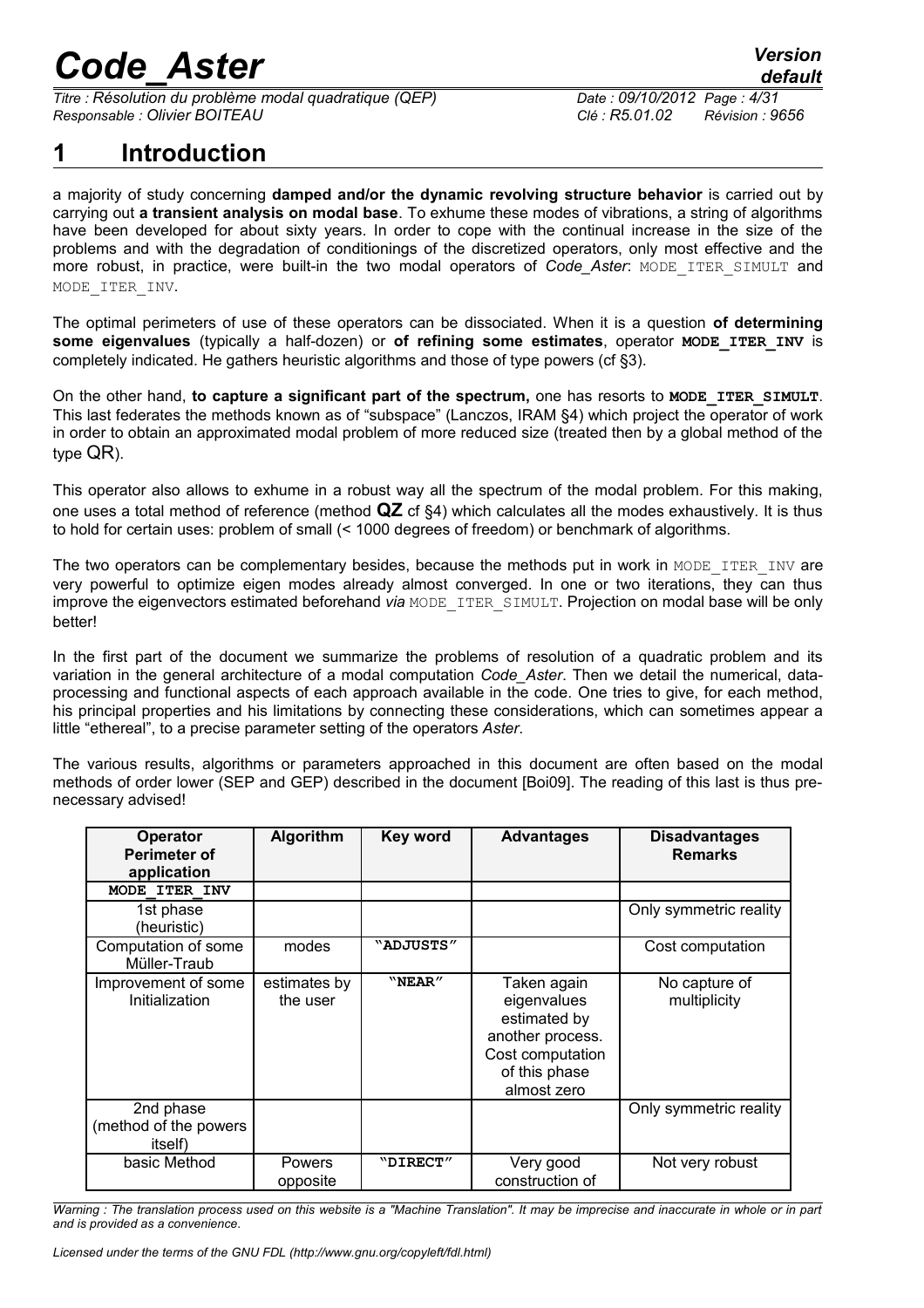*Titre : Résolution du problème modal quadratique (QEP) Date : 09/10/2012 Page : 5/31 Responsable : Olivier BOITEAU Clé : R5.01.02 Révision : 9656*

| Operator<br><b>Perimeter of</b><br>application               | Algorithm                 | Key word   | <b>Advantages</b>                                                                                                        | <b>Disadvantages</b><br><b>Remarks</b>                                                                                                                             |
|--------------------------------------------------------------|---------------------------|------------|--------------------------------------------------------------------------------------------------------------------------|--------------------------------------------------------------------------------------------------------------------------------------------------------------------|
|                                                              | (Jennings)                |            | eigenvectors                                                                                                             |                                                                                                                                                                    |
|                                                              |                           |            |                                                                                                                          |                                                                                                                                                                    |
| <b>ITER SIMULT</b><br><b>MODE</b>                            |                           |            |                                                                                                                          |                                                                                                                                                                    |
|                                                              | Lanczos                   | "TRI DIAG" |                                                                                                                          | Only symmetric reality                                                                                                                                             |
|                                                              | <b>IRAM</b><br>(Sorensen) | "SORENSEN" | increased<br>Robustness.<br><b>Better complexities</b><br>computation and<br>memory.<br>Quality control of<br>the modes. | Method by default.<br>Range into asymmetric<br>and/or with $A$<br>complexes.                                                                                       |
| Computation of all the<br>spectrum then filtering<br>of a QZ | part                      | "QZ"       | Robustness.<br>Method of<br>reference.                                                                                   | Very expensive in CPU<br>and memory.<br>A to reserve for the<br>small case (<103<br>degrees of freedom).<br>Range into asymmetric<br>and/or with $A$<br>complexes. |

*Table 1-1. Summary of the modal methods to treat the QEP of Code\_Aster.*

**Note :**

- *The effective establishment and the maintenance of the modal solvers in Code\_Aster are the fruit of a team work: D.Séligmann, B.Quinnez, G.Devesa, O.Boiteau, O.Nicolas, E.Boyère, I.Nistor…*
- *One tried constantly to bind different the items approached and to limit to the strict minimum the recourse to long mathematical demonstrations. In any event, the many references which enamel the text must make it possible to search the accurate information.*
- *The object of this document is not to detail all the aspects approached, of the complete works having already fulfilled this mission. One will find many references in the note [Boi09]. One will quote however the excellent synthesis on the QEP made by F.Tisseur and K.Meerbergen [TM01]. Our document exploits some of its illustrative elements and, in particular, some examples.*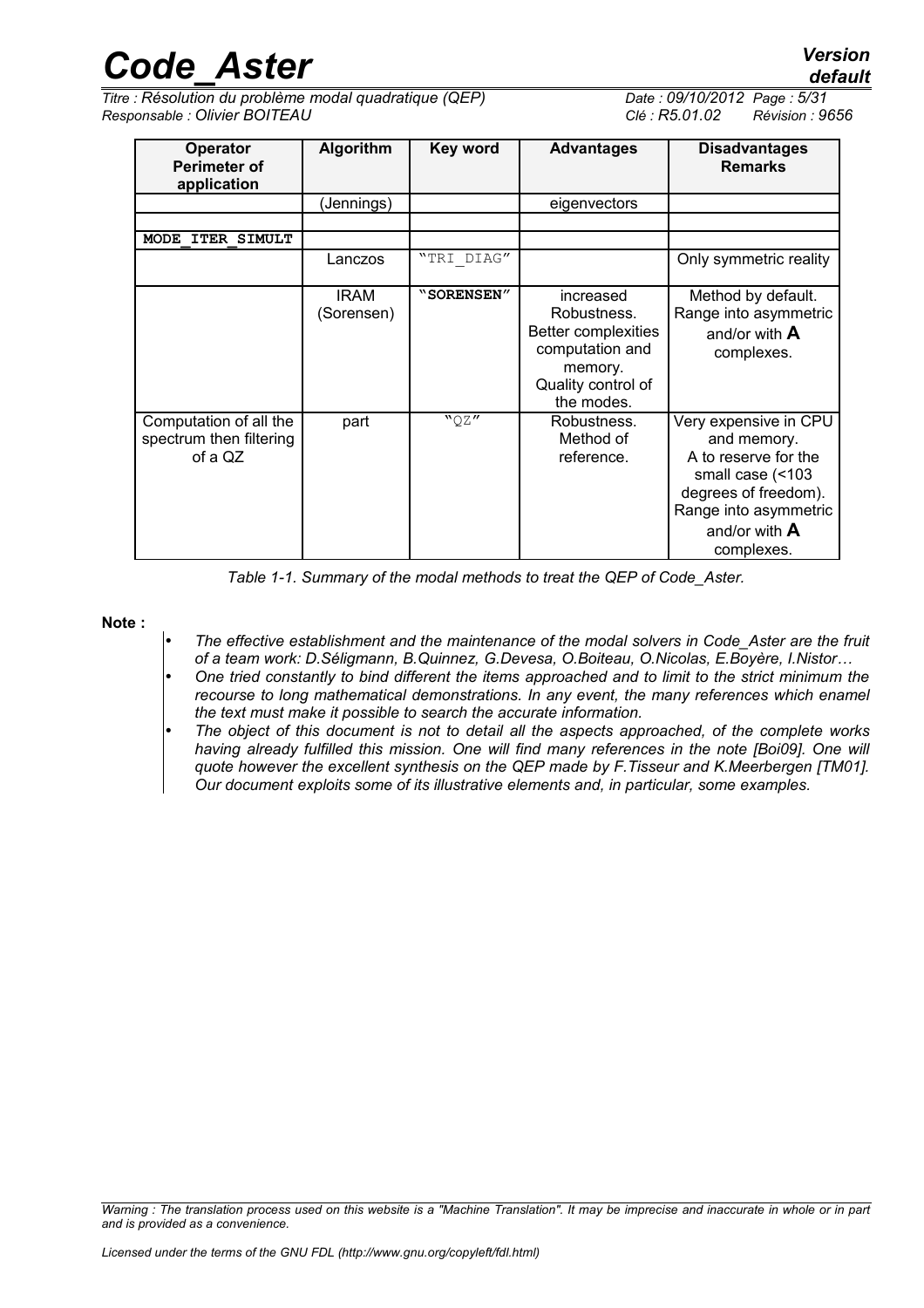*Titre : Résolution du problème modal quadratique (QEP) Date : 09/10/2012 Page : 6/31 Responsable : Olivier BOITEAU Clé : R5.01.02 Révision : 9656*

### **2 Problematic**

### **2.1 context**

We consider the modal problem quadratic (QEP)

To find 
$$
(\lambda, u)
$$
 such as  $(\lambda^2 B + \lambda C + A)u = 0, u \neq 0$  (2.1-1)

where  $\bf{A}$ ,  $\bf{B}$  and  $\bf{C}$  of the square matrixes of size  $\bf{n}$ , with real or complex, symmetric coefficients or not. This kind of problem corresponds, in mechanics, in particular under investigation **of free vibrations of a damped and/or revolving structure**. For this structure, one searches the eigenvalues  $\lambda_i$  (and their associated eigenvectors  $\mathbf{u}_i$ ) closest, in the complex plane, of a value of reference given (the "shift"  $\sigma$ ) to know if an exiting force can create a resonance. In this standard case,

- •the matrix **A** is the stiffness matrix, noted **K** , symmetric real (possibly increased symmetric matrix complexes, noted  $\mathbf{E}_{hyst}$ , if the structure presents a hysteretic damping):  $\mathbf{A} = \mathbf{K} + \mathbf{E}_{hyst}$ . Thus  $\mathbf{A}$  is symmetric real or complex.
- •The matrix **B** is the mass matrix or of noted inertia **M** (symmetric real).
- •The matrix **C** gathers, it, the possible gyroscopic effects and those of viscous damping *via* the combination:

$$
\mathbf{C} := \mathbf{E}_{\text{visg}} + \xi \mathbf{G} \tag{2.1-2}
$$

with **Evisq** , matrix (symmetric real) of damping induced by dissipative forces, **G** stamps gyroscopy (antisymmetric real) and  $\xi$  a real parameter representative rotational speed. Thus  $C$  is potentially asymmetric real.

This kind of problems are activated by the key word TYPE\_RESU= `DYNAMIQUE'. In the general case of the QEP (2.1-1) and by exploiting only their property of symmetry and arithmetic of the matrixes, one can break up the perimeter of the modal operators *as follows* Code\_Aster.

| Nonrevolving structure<br>hysteretic damping. | with                                                                                                        | Damped structure (viscous)<br>nonrevolving.                | Revolving and/or damped<br>structure (viscous). |
|-----------------------------------------------|-------------------------------------------------------------------------------------------------------------|------------------------------------------------------------|-------------------------------------------------|
| A/C                                           | Real symmetr                                                                                                | Real asymmety                                              | Complex                                         |
| Real symmetric                                | Case more running<br>SIMULT/INV without                                                                     | SIMULT With<br>"SORENSEN"/"QZ";                            | Case untreated                                  |
|                                               | restriction on the methods;<br>Real or complex<br>modes $(\lambda, \overline{\lambda})$ .                   | Real or complex modes<br>$(\lambda, \overline{\lambda})$ . |                                                 |
| Real asymmetric                               | SIMULT with<br>"SORENSEN"/"QZ";                                                                             | SIMULT with<br>"SORENSEN"/"QZ"                             | Complex case                                    |
|                                               | Real or complex<br>modes $(\lambda, \overline{\lambda})$ .                                                  | real or complex Modes<br>$(\lambda,\overline{\lambda})$ .  |                                                 |
| untreated symmetric                           | SIMULT with<br>"SORENSEN"/"QZ"<br>real Modes, unspecified<br>complexes or $(\lambda, \overline{\lambda})$ . | Case untreated                                             | Case untreated                                  |
| Other complexes<br>(hermitian,<br>asymmetric) | Case untreated                                                                                              | Case untreated                                             | Case untreated                                  |

*Warning : The translation process used on this website is a "Machine Translation". It may be imprecise and inaccurate in whole or in part and is provided as a convenience.*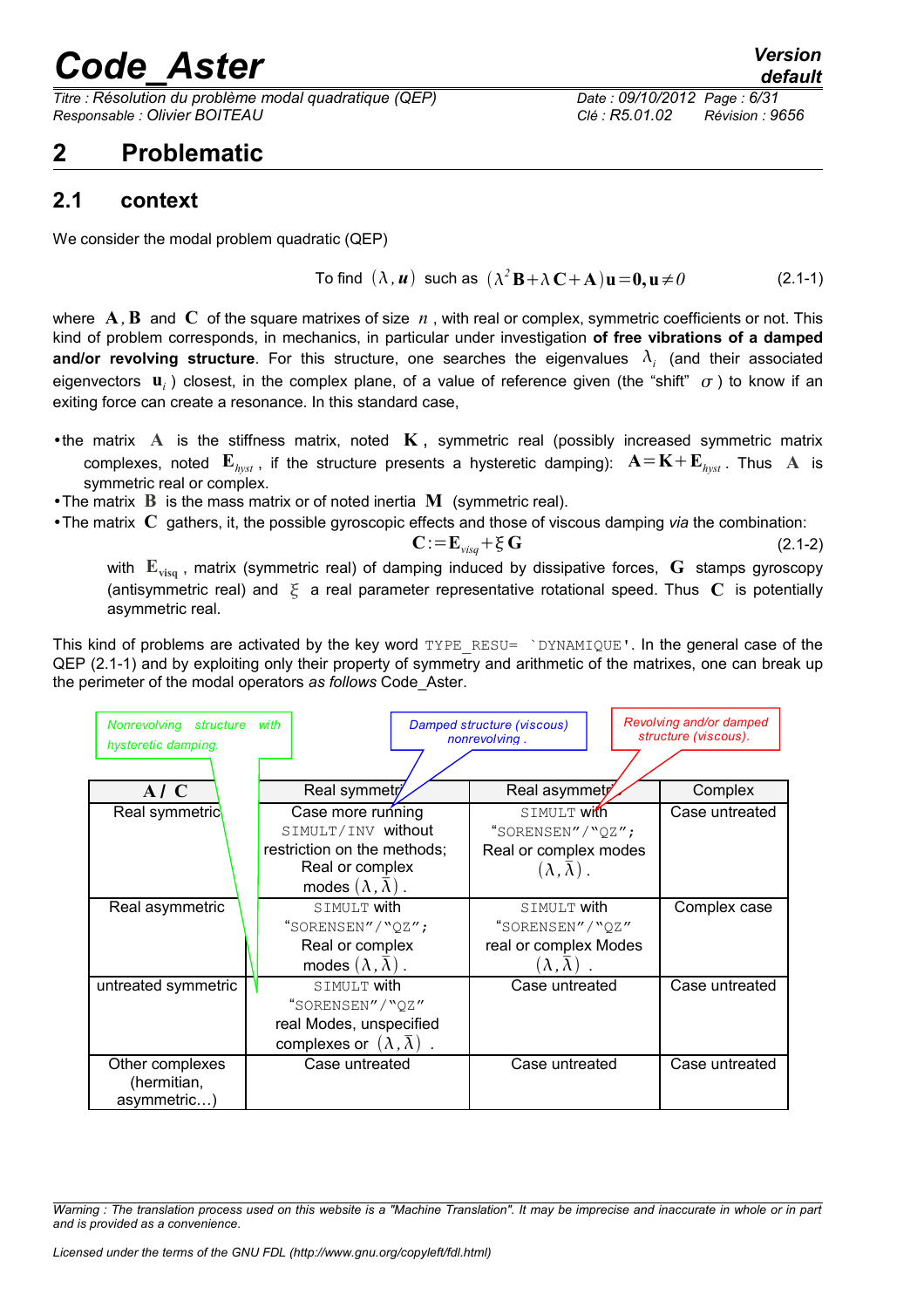*Titre : Résolution du problème modal quadratique (QEP) Date : 09/10/2012 Page : 7/31 Responsable : Olivier BOITEAU Clé : R5.01.02 Révision : 9656*

*Table 2.1-1. Perimeter of use of the operators Aster (MODE\_ITER\_SIMULT/INV) and of their méthodes d'analyze (key word METHODE) according to properties of the matrixes* **A** *and* **C** *the QEP (2.1-1).* **B** *is real unspecified.*

In absence of hysteretic damping, **the standard QEP** to solve thus consists of **symmetric real matrixes**. These eigenvalues, either real, or complex are combined per pair  $(\lambda, \overline{\lambda})$ . The eigenvectors are then potentially with complex components.

In the presence of hysteretic damping, the QEP becomes complex and loses the property précédente[1](#page-6-0)Pour<sup>1</sup>. These modes then are real, complex by pair or odd.

**Note:**

- *Contrary to the GEP [Boi09] treated by Code\_Aster, key word TYPE\_RESU= `FLAMBEMENT' is not licit in the frame as of QEP.*
- *By means of computer, the perimeter of operator MODE\_ITER\_SIMULT was extended to the real matrixes not symétriquesdu* **A** *,***B** et **C** *QEP. It is not yet the case for MODE\_ITER\_INV which is limited, for time, with symmetric real matrixes. This last cannot thus take into account gyroscopic effects.*
- *The modelization of damping [Lev96] in Code\_Aster can break up into two classes: viscous damping proportional (known as of Rayleigh*  $\mathbf{E}_{vis} := \alpha \mathbf{K} + \beta \mathbf{M}$  ) or hysteretic damping (  $\mathbf{E}_{hist} := (I + i\eta)\mathbf{K}$  ). Each one is declined at the total level of structure or by means of localised *depreciation (mesh groups, ad hoc discrete elements). The latter allowing to better represent the heterogeneity of structure compared to damping. Remain however the question delicate one of the identification of the coefficients*  $(\alpha, \beta, \eta)$  and their influences on result.

### **2.2 Properties of the eigen modes**

preceding table 2.2-1 does not take account of typical cases (pure gyroscopy, on-deadened structure…). For memory, one will state of them some which one often finds in the literature. But it is necessary well to keep in memory that the context of the modelizations *Code\_Aster* (quasi-systematic use of Lagranges double) and the sorts of eigen modes programmed in the modal operators do not take account of these specificities. **Currently** in QEP, one retains only the coupled modes  $(\lambda, \overline{\lambda})$  and one preserves that at positive imaginary part. According to the cases, the presence of eigenvalues of other natures (real or complex not combined) is announced by an ALARME or on a purely informative basis.

One thus has (by taking again the elements and the notations of the §3.3 of [Boi09] and paper [TM01]), the distribution of the following properties. Those are sometimes cumulative. Figures 2.2-1 and 2.2-2 illustrate, on canonical cases, certain cases.

|   | Properties of the<br>matrixes | Properties of the<br>eigenvalues                       | Properties of the<br>eigenvectors                                                            | <b>Example of restrains with</b><br>the modelizations<br>Code Aster |
|---|-------------------------------|--------------------------------------------------------|----------------------------------------------------------------------------------------------|---------------------------------------------------------------------|
|   | <b>B</b> not singular         | 2n finished $\lambda$<br>eigenvalues                   |                                                                                              | Structure not blocked or<br>blocked by elimination                  |
| 2 | В<br>singular                 | 2n finished $\lambda$ or<br>infinite eigenvalues       |                                                                                              | Structure blocked by<br>dualisation                                 |
| 3 | $A, B$ and $C$ real           | Real or<br>per pair $(\lambda, \overline{\lambda})$    | If u eigenvector on<br>the right of $\lambda$ , then<br>$\bar{u}$ is that of $\bar{\lambda}$ | "classical" QEP<br>(not of hysteretic damping)                      |
| 4 | $A, B$ hermitian $C$<br>and   | formula or<br>per pair $(\lambda, \overline{\lambda})$ | If u eigenvector on<br>the right of $\lambda$ , then it<br>is also eigenvector               | QEP without gyroscopy<br>and with viscous damping                   |

<span id="page-6-0"></span>to recover it, one needs that the matrixes are, for example, complexes hermitian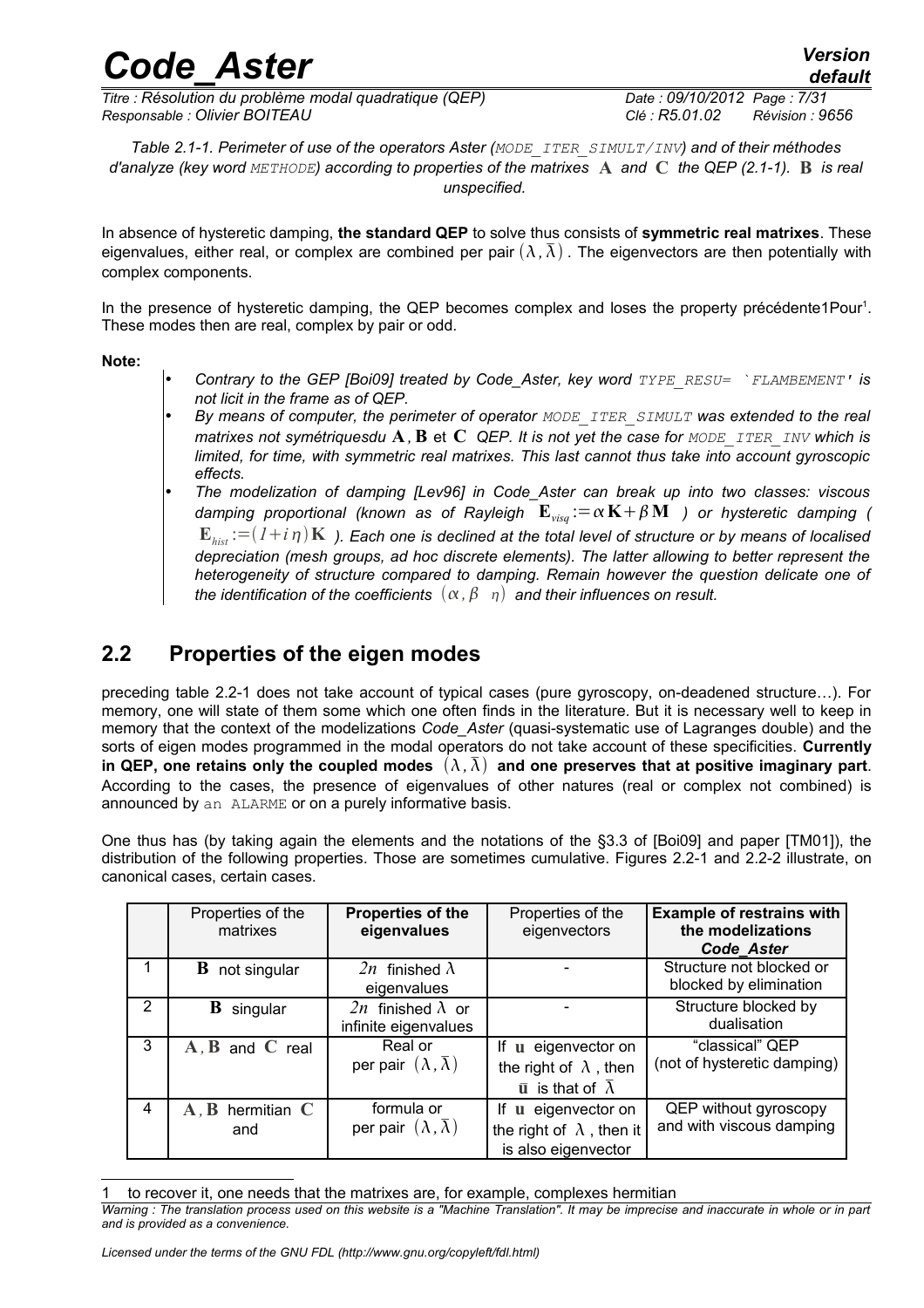*Titre : Résolution du problème modal quadratique (QEP) Date : 09/10/2012 Page : 8/31 Responsable : Olivier BOITEAU Clé : R5.01.02 Révision : 9656*

|                | Properties of the<br>matrixes                                                                                         | <b>Properties of the</b><br>eigenvalues                                 | Properties of the<br>eigenvectors                                                                                        | <b>Example of restrains with</b><br>the modelizations<br><b>Code Aster</b>                                           |
|----------------|-----------------------------------------------------------------------------------------------------------------------|-------------------------------------------------------------------------|--------------------------------------------------------------------------------------------------------------------------|----------------------------------------------------------------------------------------------------------------------|
|                |                                                                                                                       |                                                                         | on the left of $\bar{\lambda}$                                                                                           |                                                                                                                      |
| 5              | $A, B$ et $C$<br>hermitian,<br>$B>0$ and<br>$\mathbf{A}, \mathbf{C} \geq 0$                                           | $Re(\lambda) \leq 0$                                                    |                                                                                                                          | Structure free or blocked<br>by elimination, with a<br>damping (dissipative) of<br>Rayleigh and without<br>gyroscopy |
| 6              | $A, B$ and $C$<br>symmetric<br>$\mathbf{B}$ , $\mathbf{C} > 0$ and<br>$A \geq 0$<br>+ Condition of on-<br>damping $2$ | Negative real<br>spectrum broken up<br>into two packages of<br>size $n$ | $n$ linearly<br>independent<br>eigenvectors are<br>associated with $n$<br>the greatest (or<br>smaller) eigenvalues       | Structure free or blocked<br>by elimination, with an ad<br>hoc damping and without<br>gyroscopy                      |
| $\overline{7}$ | $A$ and $B$<br>hermitian, $C = -C^*$<br>(anti-hermitian)<br>B>0                                                       | Imaginary pure or per<br>pair $(\lambda, -\overline{\lambda})$          | If <b>u</b> eigenvector on<br>the right of $\lambda$ , then it<br>is also eigenvector<br>on the left of $-\bar{\lambda}$ | Structure free or blocked<br>by elimination, with<br>gyroscopy                                                       |
| 8              | $A$ et $B$<br>symmetrical real<br>$>0$ , $C=-CT$<br>(antisymmetric)                                                   | Imaginary pure                                                          |                                                                                                                          |                                                                                                                      |

*Table 2.2-1. Properties of the modes of a standard QEP (of size n ) according to those of its matrixes. Possible links with the modelizations Code\_Aster.*



*Figure 2.2-1. Examples of the spectrum of a QEP*  $(n=8)$  *of a simplified model of nuclear enclosure [TM01]. Appear of left, one is in the case n°3 table 2.2-1. That of right, one thus adds* **K** *with hysteretic damping appear odd modes (general case n°1).*

<span id="page-7-0"></span>2 of on-damping:  $\mathbf{y}(\mathbf{A}, \mathbf{B}, \mathbf{C}) := min \left[ (\mathbf{x}^* \mathbf{C} \mathbf{x})^2 - 4(\mathbf{x}^* \mathbf{M} \mathbf{x}) (\mathbf{x}^* \mathbf{K} \mathbf{x}) \right] > 0$ <sup>∥</sup>**x**<sup>∥</sup>*2*<sup>=</sup>1

*Warning : The translation process used on this website is a "Machine Translation". It may be imprecise and inaccurate in whole or in part and is provided as a convenience.*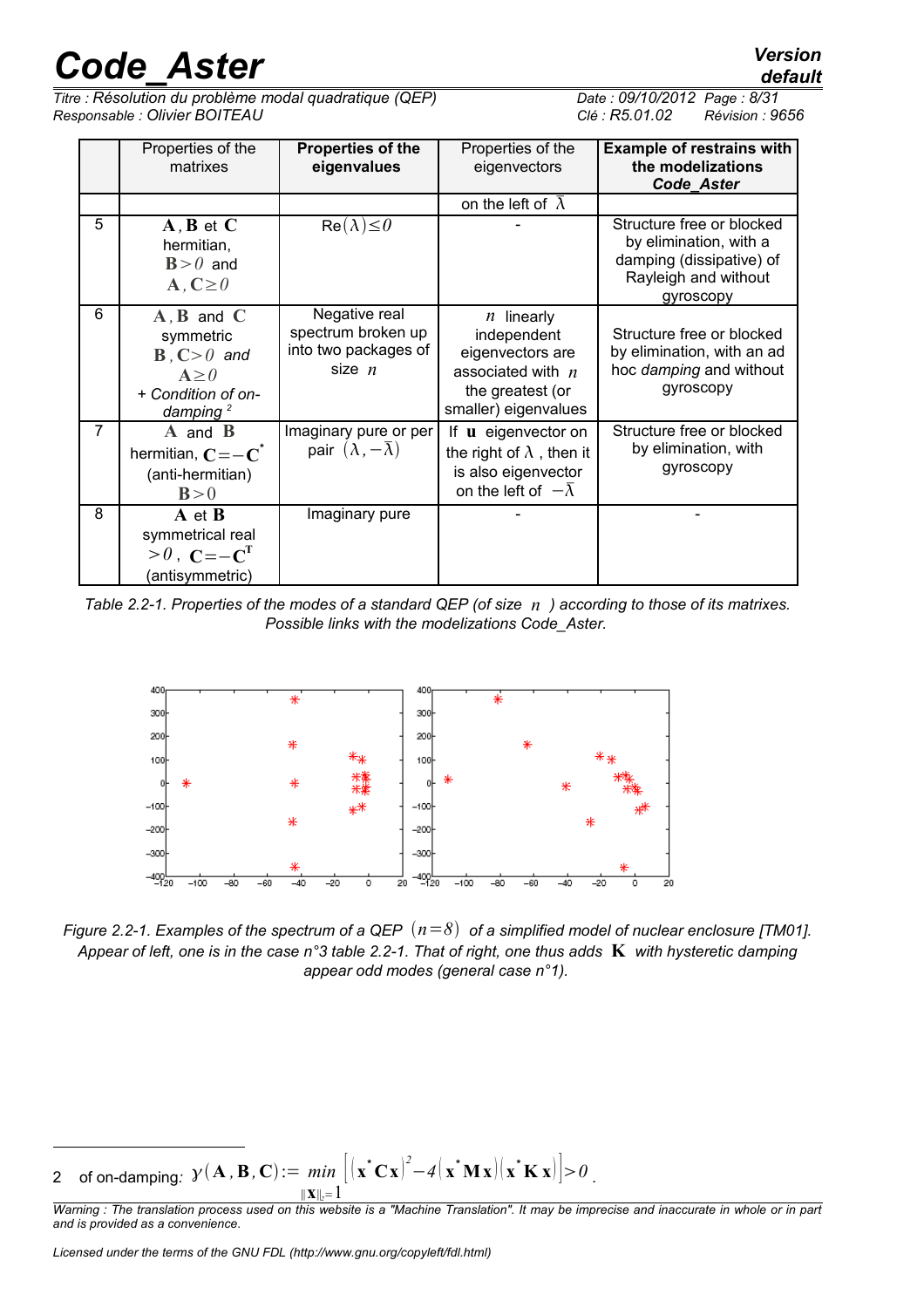*Titre : Résolution du problème modal quadratique (QEP) Date : 09/10/2012 Page : 9/31 Responsable : Olivier BOITEAU Clé : R5.01.02 Révision : 9656*



*Figure 2.2-2. Examples of the spectrum of a QEP*  $(n=50)$  *of a damped system mass-springs [TM01]. Appear of left, one is in the case n°5 table 2.2-1. That of right, one adds the stress of on-damping and the spectrum becomes real negative in two packages (case n°6).*

### **2.3 Specificities of the QEP and elements of theory**

**a major algebraic specificity** between the QEP and the other classes of modal problems of level lower (GEP and SEP) is **the existence of twice more eigen modes (** 2n **) that size of the discretized problem**. The eigenvectors cannot be linearly independent any more, in addition, the eigenvalues can finished or infinite and all "this small world" generally lives in the complexe3C'[3](#page-8-0) . The heuristic **robust ones should then be defined to filter the eigenvalues desired by the user** and to distinguish the real ones, of the complexes, the odd complexes of those coupled…

Another complication inherent in the QEP is of order algorithmic. **It does not exist of decomposition of Schur (resp. Schur generalized) as for the SEP (resp. GEP)** on which will be able to rest the algorithm of resolution. For example, for the SEP  $\mathbf{A} \mathbf{u} = \lambda \mathbf{u}$ , this decomposition the existence of a unit matrix ensures us (thus conditioned well and easily invertible) **U** , allowing the rewriting of the matrix of work **A** in an easier form manipuler[4](#page-8-1)Les<sup>4</sup>: the higher triangular matrix T.

$$
U A U^{\dagger} = T \tag{2.3-1}
$$

the QEP thus constitute a very particular class and importante[5](#page-8-2)Du<sup>5</sup> of the nonlinear problems. Their resolution is less routine than for the other classes of modal problems. In particular, few methods make it possible to solve the problem directly, it is often necessary to forward by a GEP (*via* an ad hoc *linearization*) then a SEP (spectral transformation) what induces a loss of spectral information and numerical instabilities (propagation of rounding errors).

In the theoretical literature, rather than in the QEP (2.1-1), one is interested in **the matric polynomial** (quadratic in  $\lambda$ )

$$
\mathbf{Q}(\lambda) := (\lambda^2 \mathbf{B} + \lambda \mathbf{C} + \mathbf{A})
$$
 (2.3-2)

One it call also  $\lambda$ -matrice **or stamps dynamic** and one seeks his noted spectrum  $spectre(\mathbf{Q}) := \{\lambda \in \mathbb{C} \mid det \mathbf{Q}(\lambda) = 0\}$ . When this determinant is null whatever  $\lambda$ , is  $\lambda$ -matrice tell to it singular. In the contrary case, it is known as regular (one places oneself in general in this frame!).

<span id="page-8-0"></span><sup>3</sup> plane is already the case for certain classes of GEP: asymmetric or with complex matrix

<span id="page-8-1"></span><sup>4</sup> eigenvalues of the problem are found on the principal diagonal of **T** and one can deduce easily from the vectors of Schur (the vectors columns of **Q** ), their associated eigenvectors.

<span id="page-8-2"></span><sup>5</sup> makes in particular these increasing applications in industry: analyzes vibratory, vibro-accoustic, mechanics of the fluids with turbulence, electronics (VLSI)…

*Warning : The translation process used on this website is a "Machine Translation". It may be imprecise and inaccurate in whole or in part and is provided as a convenience.*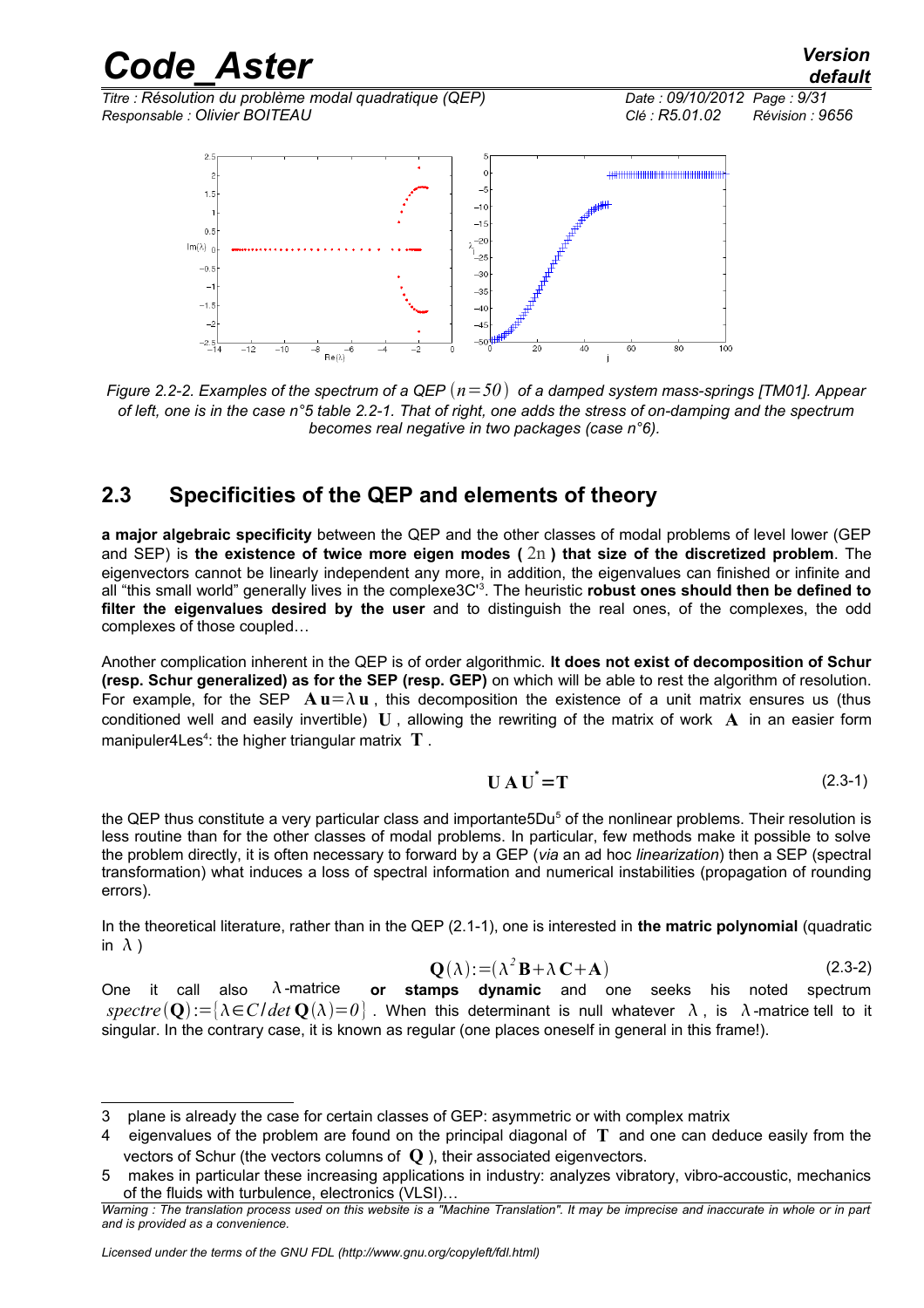*Titre : Résolution du problème modal quadratique (QEP) Date : 09/10/2012 Page : 10/31 Responsable : Olivier BOITEAU Clé : R5.01.02 Révision : 9656*

The characteristic polynomial of the problem is thus written in the form  $det\ {\bf Q}(\lambda){=}\, det\,({\bf B})\lambda^{2n}+$  terms of a lower nature in  $\lambda$ . Thus, as soon as  $\mathbf{B} = \mathbf{M}$  is singular, this polynomial admits  $r < 2n$  finished roots for which it is necessary to add *2n*−*r* infinite. In addition, these distinct eigenvalues can divide the same eigenvectors. It is the "dual situation" of the multiple eigenvalues of the SEP where the same eigenvalue is attached to several eigenvectors. Thus, for the canonical QEP

$$
\mathbf{A} = \mathbf{I}_{3} \mathbf{B} = \begin{bmatrix} 0 & 6 & 0 \\ 0 & 6 & 0 \\ 0 & 0 & 1 \end{bmatrix} \text{ et } \mathbf{C} = \begin{bmatrix} 1 & -6 & 0 \\ 2 & -7 & 0 \\ 0 & 0 & 0 \end{bmatrix}
$$
(2.3-3)

there is the following spectrum

$$
\begin{array}{ccccccccc}\ni & 1 & 2 & 3 & 4 & 5 & 6 \\
\lambda_i & 1/3 & 1/2 & 1 & i & -i & \infty \\
\mathbf{u}_i & \begin{bmatrix} I \\ I \\ 0 \end{bmatrix} & \begin{bmatrix} I \\ I \\ 0 \end{bmatrix} & \begin{bmatrix} 0 \\ I \\ 0 \end{bmatrix} & \begin{bmatrix} 0 \\ 0 \\ I \end{bmatrix} & \begin{bmatrix} 0 \\ 0 \\ I \end{bmatrix} & \begin{bmatrix} I \\ 0 \\ 0 \end{bmatrix} \end{array}
$$
\n(2.3-4)

Of the singularity of **B** comes the infinite eigenvalue. One and the notes also the division of eigenvectors by the first two eigenvalues 4th/5th.

To more easily apprehend the infinite eigenvalues of  $\mathbf{Q}(\lambda)$ , one associates them with the null eigenvalues of **the polynomial reverses**

$$
rev\mathbf{Q}(\lambda) := \lambda^2 \mathbf{Q} \left( \frac{I}{\lambda} \right) = \left( \mathbf{B} + \lambda \mathbf{C} + \lambda^2 \mathbf{A} \right)
$$
 (2.3-5)

These **eigenvalues finished of**  $rev \mathbf{O}(\lambda)$  is easier to calculate and shares the same spectral characteristics (multiplicities geometrical and algebraic, clean space…) that initial infinite values.

For further information on these theoretical aspects one will be able to consult, for example, the works of P.Lancaster [GLR82] [LT85] and the thesis of D.S.Mackey [Mac06] (and its many bibliographical references). Strategy

### **2.4 of linearization Introduction**

#### **2.4.1 the standard**

approach to solve a modal problem is to transform it to reveal canonical matrixes revealing the required modes. For example, the decomposition of Schur for the SEP or that generalized for the GEP. Unfortunately, this practice cannot spread with the modal problems of a higher nature. Two solutions are offered then: To solve

- **the nonlinear problem directly (root of** polynomial, factorization of, methods  $\lambda$ -matrice of the Newton type…). To linearize
- **in a GEP, then to treat** this last via the adapted methods [Boi09]. The first

**strategy is declined** in MODE ITER INV (method of Müller-Traub) to capture a first estimate of the eigenvalues. One then blends it **with the following strategy, because** to refine the estimates and to accelerate convergence, one calls on a method of the type powers opposite (alternative of Jennings) on the linearized QEP. Certain authors propose complete direct approaches. They are often based on alternatives of Newton. But their convergence is slow (a mode at the same time) and not always assured (cf Kublanovskaya 1970, G.Peters & J.H.Wilkinson 1979 and A.Ruhe 1973). The strategy of linearization

**is thus often privileged. It doubles the size** of the modal problem to treating, changes its nature (with the risk to lose information spectrale[6](#page-9-0)On finds the solution<sup>6</sup> instabilities (sensitivities to the errors of arrondis7L' modal

<span id="page-9-0"></span><sup>6</sup> of a "GEP approximate" but this one does not correspond inevitably to the exact solution of a "approximate QEP" because solvers GEP do not respect particular structure of the linearized problem (cf [TM01] §5).) and introduced numerical

*Warning : The translation process used on this website is a "Machine Translation". It may be imprecise and inaccurate in whole or in part and is provided as a convenience.*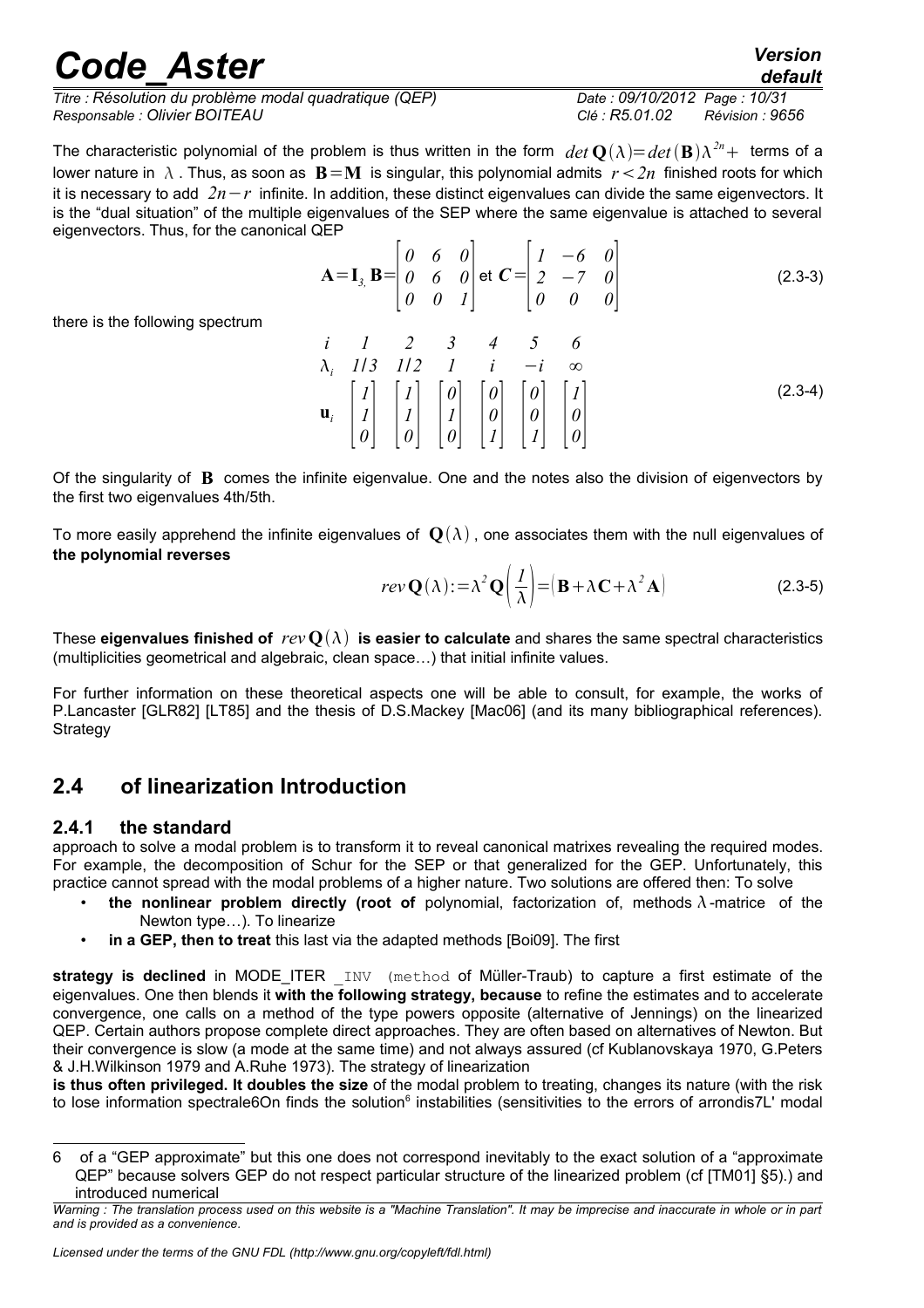*Titre : Résolution du problème modal quadratique (QEP) Date : 09/10/2012 Page : 11/31 Responsable : Olivier BOITEAU Clé : R5.01.02 Révision : 9656*

application of<sup>[7](#page-10-0)</sup> [8](#page-10-1)Les results can<sup>8</sup> the immense advantage of re-using all "numerical artillery" already deployed for GEP[9](#page-10-2)On made in the same way for $9$ 

all the spectrum simultaneously (cf method QZ of MODE\_ITER\_SIMULT) or only it left centered on a zone interest (cf IRAM or Lanczos) by resorting to the spectral transformation idoine. Principle Now that

#### **2.4.2 the context**

was brushed, to consolidate itself with the terminology employed in the literature, one from now on will simplify the notations by considering the QEP associated with. This matrix  $\,\lambda$ -matrice  $\,\mathbf{Q}(\lambda)\!:=\!\!\bigl(\lambda^2\mathbf{M}\!+\!\lambda\,\mathbf{C}\!+\mathbf{K}\bigr)$  is also called "dynamic matrix" in the jargon of the dynamician of structures (and in the data-processing documents/sources of Code\_Aster). It is *during* that described in the note dedicated to the GEP: . Definition 1 From  $\mathbf{Q}(\lambda)$ : =  $\mathbf{K}-\lambda \mathbf{M}$  a theoretical

#### **point of view**

, to linearize come down to be found another  $\mathbf{Q}(\lambda)$  (complex square of size  $\Lambda$ -matrice ) of the type such as 2n there exist two **A**− $\lambda$ **B** different (formula and formula)  $\lambda$ -matrices with  $\mathbb{E}(\lambda)$  **F**  $(\lambda)$  determinant, checking the relation (2.4-1) the matrixes

$$
\begin{vmatrix} \mathbf{Q}(\lambda) & \mathbf{0}_n \\ \mathbf{0}_n & \mathbf{I}_n \end{vmatrix} = \mathbf{E}(\lambda) (\mathbf{A} - \lambda \mathbf{B}) \mathbf{F}(\lambda)
$$
 and

are called **A** the matrixes **B** "companion" of the linearization of the QEP. Clearly, the spectrums

of the QEP initialet that of its linearization  $\{Q(\lambda)\}\$  coincide. However  $\{A-\lambda B\}$  this decomposition N "is not **single and it is necessary to choose, if possible** , that which: Preserve the properties

- **of the initial matrixes** (arithmetic, symmetry…), Presents less
- sensitivity **to the errors D" rounded ("backward stable":** balanced, well conditioned, invertible matrixes…), Handles canonical
- matrixes (identity **, triangular** …), Adapts to a broad
- perimeter of QEP **(viscous damping** , gyroscopy, on-damping…). A more intuitive way

to apprehend the techniques of linearization, consists in introducing a change of variable of the 10Comme type for the solutions  $\mathbf{v} = \lambda \mathbf{u}^{-10}$  $\mathbf{v} = \lambda \mathbf{u}^{-10}$  $\mathbf{v} = \lambda \mathbf{u}^{-10}$  it in matric form: (2.4-2) This "

$$
\left(\begin{bmatrix} \mathbf{0}_n & \mathbf{I}_n \\ -\mathbf{K} & -\mathbf{C} \end{bmatrix} - \lambda \begin{bmatrix} \mathbf{I}_n & \mathbf{0}_n \\ \mathbf{0}_n & \mathbf{M} \end{bmatrix} \right) \left[\begin{bmatrix} \mathbf{u} \\ \mathbf{v} \end{bmatrix} = \mathbf{0}_{2n} \qquad \text{very}
$$

classical" linearization returns in the frame of definition 1 if they are used: (2.4-3) In fact,  $\lambda$ -matrices the linearization

$$
\mathbf{E}(\lambda) := \begin{bmatrix} - (\mathbf{C} + \lambda \mathbf{M}) & -\mathbf{I}_n \\ \mathbf{I}_n & \mathbf{0}_n \end{bmatrix}, \mathbf{F}(\lambda) := \begin{bmatrix} \mathbf{I}_n & \mathbf{0}_n \\ \lambda \mathbf{I}_n & \mathbf{I}_n \end{bmatrix}
$$

of a QEP marries the general frame of that **of the matric polynomials. While posing (here formula** etc), one  $\mathbf{Q}(\lambda)$ := $\sum_{i=1}^{\infty}$ *k*  $\lambda_i \mathbf{X}_i$   $k=2, \mathbf{X}_i$   $=$  **M** is always ensured to find two linearizations, known as "companions", of the

form and with (2.4-4) In practice  $\mathbf{A}_{I}$ <sup>−</sup> $\lambda$   $\mathbf{B}_{I}$   $\mathbf{A}_{2}$ <sup>−</sup> $\lambda$   $\mathbf{B}_{2}$  , one

<span id="page-10-0"></span><sup>7</sup> solver of GEP to a linearized QEP is not "backward stable". I.e. this technique has a propensity to transmit/amplify the rounding errors. and with the numerical parameters

<span id="page-10-1"></span><sup>8</sup> be sensitive to the various parameters of the modal solvers used in fine, but more especially , with those of the two preprocessings: linearization and spectral transformation.). But she has

<span id="page-10-2"></span><sup>9</sup> transition GEP/SEP ([Boi09] §3.7). One can thus capture

<span id="page-10-3"></span><sup>10</sup> of differential equations of the second order of the lower school! in (2.1-1) and to rearrange

*Warning : The translation process used on this website is a "Machine Translation". It may be imprecise and inaccurate in whole or in part and is provided as a convenience.*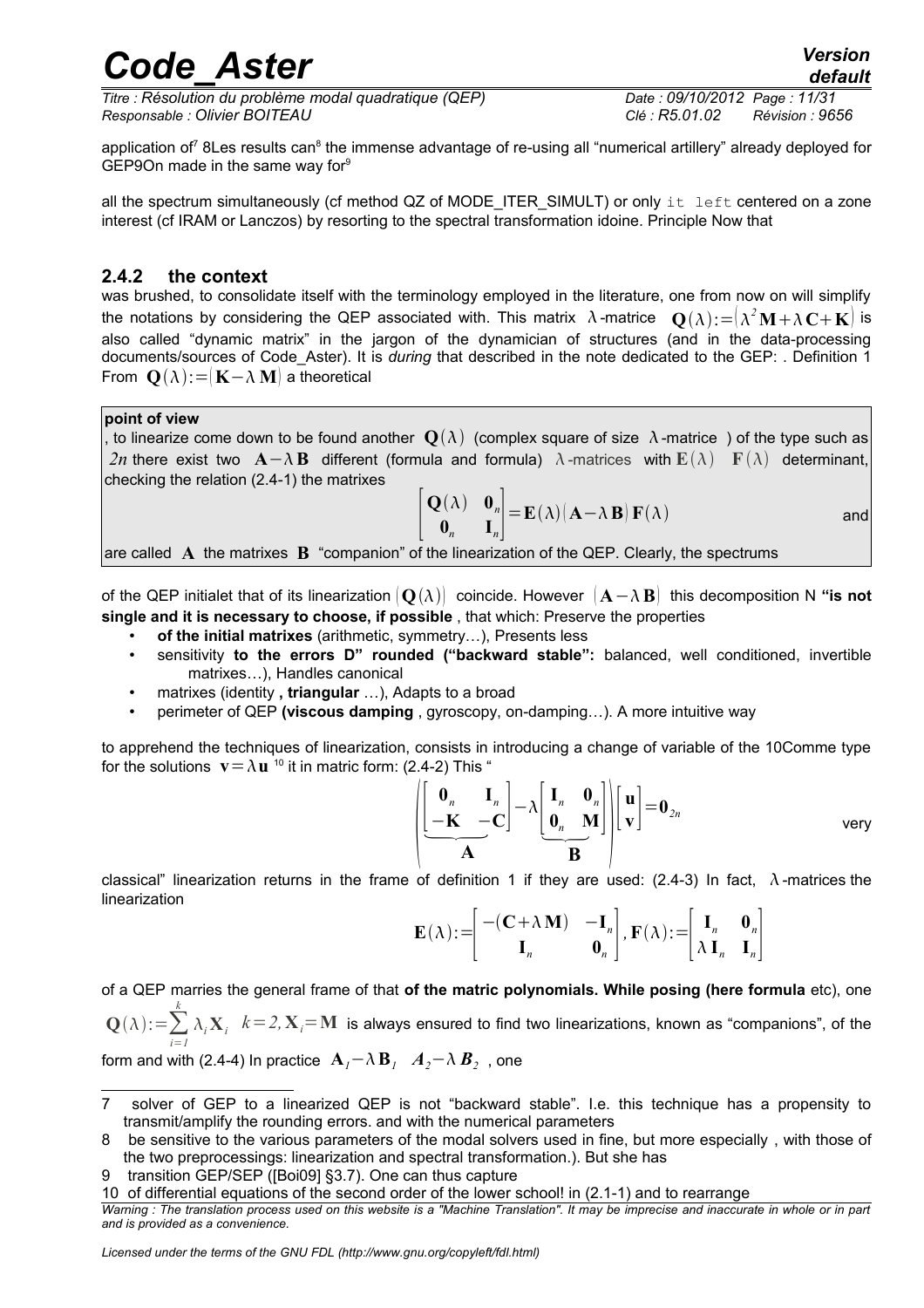*Titre : Résolution du problème modal quadratique (QEP) Date : 09/10/2012 Page : 12/31 Responsable : Olivier BOITEAU Clé : R5.01.02 Révision : 9656*

 $\mathbf{B}_{1}=\mathbf{B}_{2}:=\left|\begin{array}{c} 0 \\ 0 \end{array}\right|$ 

 $-{\bf X}_k$  **0**<sub>(k-*1*)*n*</sub>  $\mathbf{0}_{(k-1)n}$   $\mathbf{-I}_{(k-1)n}$   $\Big|$ ,

prefers to them

 $\mathbf{A}_I$ :=  $\sum$  $\mathbf{X}_{k-1}$  **X**<sub>k-2</sub> ... **X**<sub>0</sub>  $\mathbf{I}_n$  **0**<sub>n</sub> ... **0**<sub>n</sub> ... ... ... ... ...  $\begin{bmatrix}\n\mathbf{0}_n & \dots & \dots & \dots \\
\mathbf{0}_n & \dots & -\mathbf{I}_n & \mathbf{0}_n\n\end{bmatrix}$  $A_2 :=$  $\int_{\mathbf{v}}^{m}$  $\mathbf{X}_{k-l}$  −**I**<sub>n</sub> ... **0**<sub>n</sub> **X**<sub>*k*-2</sub> **0**<sub>*n*</sub> ... ... ... ... ... −**I**<sub>*n*</sub>  $\mathbf{X}_0$  **0**<sub>n</sub> ... **0**<sub>n</sub> linearizations more adapted to the treated case (cf following paragraph).

#### **2.4.3 the literature,**

it is often question following **linearizations (with a square regular** *N* matrix complexes of size): () (2.4-5) () (2.4 *n* - 6  $\mathbf{r}$  $\rightarrow$   $\lambda$ 

$$
\sum_{j} L_{1} \left( \frac{\begin{bmatrix} \mathbf{0}_{n} & \mathbf{N} \\ -\mathbf{K} & -\mathbf{C} \end{bmatrix} - \lambda \begin{bmatrix} \mathbf{N} & \mathbf{0}_{n} \\ \mathbf{0}_{n} & \mathbf{M} \end{bmatrix}}{\mathbf{A}} \right) \left[ \begin{bmatrix} \mathbf{u} \\ \lambda \mathbf{u} \end{bmatrix} = \mathbf{0}_{2n} \right]
$$
\nchoices depends

\n
$$
L_{2} \left[ \frac{\begin{bmatrix} -\mathbf{K} & \mathbf{0}_{n} \\ \mathbf{0}_{n} & \mathbf{N} \end{bmatrix}}{\mathbf{A}} - \lambda \begin{bmatrix} \mathbf{C} & \mathbf{M} \\ \mathbf{N} & \mathbf{0}_{n} \end{bmatrix} \right] \left[ \begin{bmatrix} \mathbf{u} \\ \lambda \mathbf{u} \end{bmatrix} = \mathbf{0}_{2n} \right]
$$
\non

the potential singularity of the matriceset. One wishes to be able **K** to reverse **M** the diagonal terms, therefore if is singular (resp.  $\bf K$  ), one uses (formula  $\bf M$  ) (resp. (formula  $L_1$  To balance  $L_2$  the terms of the matrixes and to facilitate handling, one often takes with real factor of  $\ N=\alpha\ I_n$  balancing  $\ \alpha\,$  (cf [Boi09] appendix 1) built on the standard basis matric of the other terms. To work with  $\alpha = \alpha (\|\mathbf{K}\|, \|\mathbf{M}\|, \|\mathbf{C}\|)$  a symmetric GEP (even definite or semi-definite positive), one can also initialize the auxiliary matrix. More effectively  $N$  à  $\alpha$  **K** ou  $\beta$   $M$   $(\alpha, \beta \in \mathcal{R})$  to solve

the QEP with gyroscopic effects **, one advises in** the literature hanging "the Hamiltoniens11Une stamps square<sup>[11](#page-11-0)</sup>linearizations. "Companions are the matrixes" () (2.4-7) () (2.4-8

$$
L_3 \text{ Here } \left( \underbrace{\begin{bmatrix} \mathbf{K} & \mathbf{0}_n \\ \mathbf{C} & \mathbf{N} \end{bmatrix} - \lambda \begin{bmatrix} \mathbf{0}_n & \mathbf{K} \\ -\mathbf{M} & \mathbf{0}_n \end{bmatrix}}_{L_4} \underbrace{\begin{bmatrix} \mathbf{u} \\ \lambda \mathbf{u} \end{bmatrix} = \mathbf{0}_{2n}}_{L_4 \text{ the purpose}}
$$
  
\n
$$
L_5 \underbrace{\begin{bmatrix} \mathbf{0}_n & -\mathbf{K} \\ \mathbf{M} & \mathbf{N} \end{bmatrix} - \lambda \begin{bmatrix} \mathbf{M} & \mathbf{C} \\ \mathbf{0}_n & \mathbf{M} \end{bmatrix}}_{B} \middle| \begin{bmatrix} \mathbf{u} \\ \lambda \mathbf{u} \end{bmatrix} = \mathbf{0}_{2n}
$$
is not

to respect a property of symmetry but rather those "Hamiltoniennes[12](#page-11-1)C' be-with-to say that<sup>12</sup> singular (resp. **K** ), one uses () (resp  $\bf{M}$  . ()). In the case of  $L_4$   $L_3$  a QEP

 $(\mathbf{A}\mathbf{J})^{\mathrm{T}} = \mathbf{A}\mathbf{J}$  anti  $(\mathbf{A}\mathbf{J})^{\mathrm{T}} = -\mathbf{A}\mathbf{J}$  unit  $\mathbf{J}$  - symmetric." preceding  $\mathbf{J} := \begin{bmatrix} 1 & 0 \\ 0 & 1 \end{bmatrix}$  $\mathbf{0}_n$   $\mathbf{I}_n$  $-\mathbf{I}_n \quad \mathbf{0}_n$ 

<span id="page-11-0"></span><sup>11</sup> order, is known as Hamiltonian *2n ,* **A** (resp. Anti-Hamiltonian) if it checks the relation (resp. with the matrix

<span id="page-11-1"></span><sup>12</sup> the solutions are symmetric compared to the axes reality and imaginary: " problem. If is  $(\lambda, \overline{\lambda}, -\lambda, -\overline{\lambda})$ . *Warning : The translation process used on this website is a "Machine Translation". It may be imprecise and inaccurate in whole or in part and is provided as a convenience.*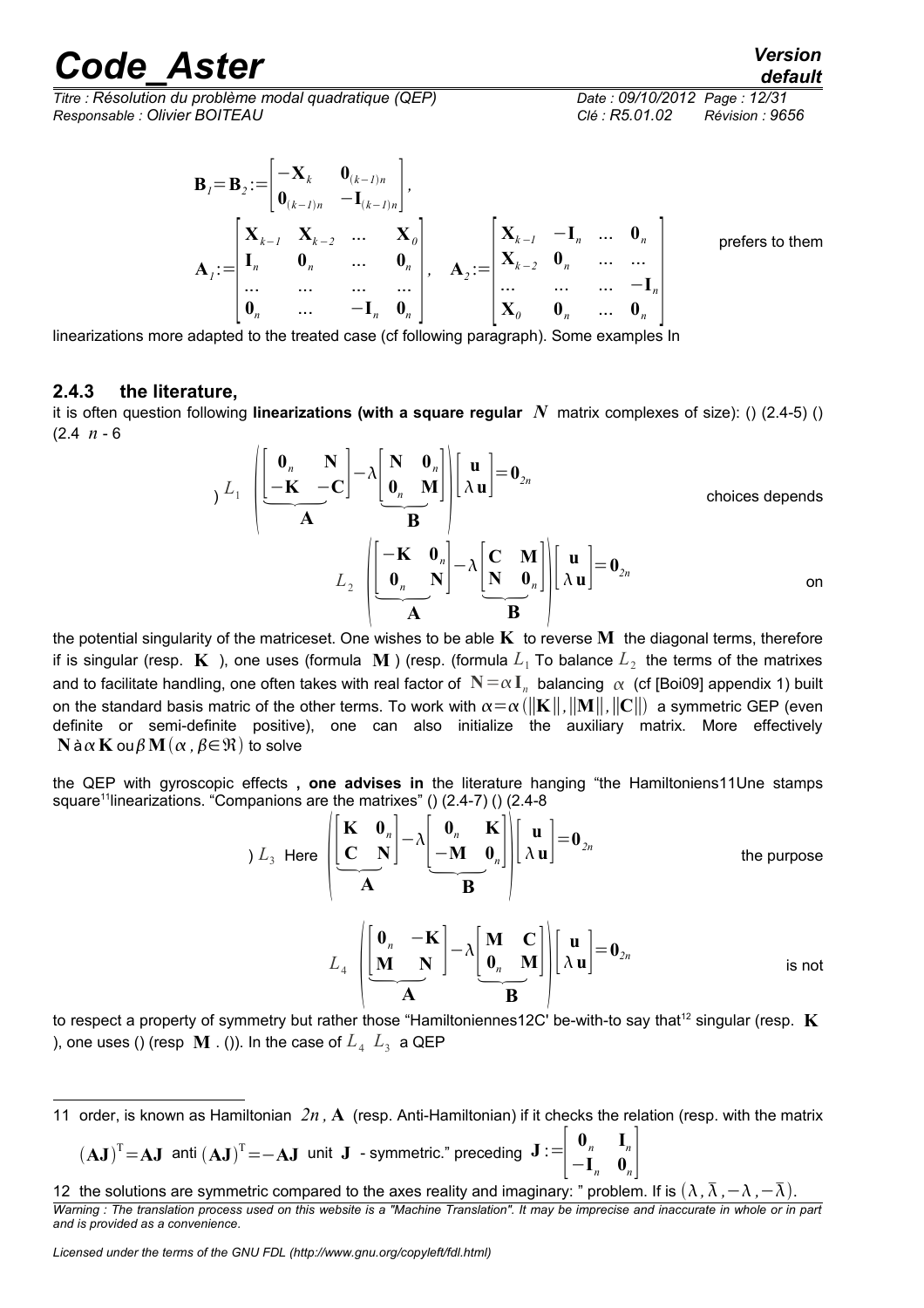*Titre : Résolution du problème modal quadratique (QEP) Date : 09/10/2012 Page : 13/31 Responsable : Olivier BOITEAU Clé : R5.01.02 Révision : 9656*

says "T-palindromique **" [Mac06] one prefers** the linearization  $(\mathbf{K}{=}\mathbf{M}^T$ et  $\mathbf{C}{=}\mathbf{C}^T)$   $\,$  () (2.4-9) Strategies

$$
L_{5} \text{ retained } \left( \left[ \frac{\mathbf{K}}{\mathbf{C}-\mathbf{M}} \cdot \frac{\mathbf{K}}{\mathbf{K}} \right] - \lambda \left[ \frac{-\mathbf{M}}{-\mathbf{M}} \cdot \frac{\mathbf{K}-\mathbf{C}}{-\mathbf{M}} \right] \right) \left[ \begin{array}{c} \mathbf{u} \\ \lambda \mathbf{u} \end{array} \right] = \mathbf{0}_{2n}
$$
 in

#### **2.4.4 Code\_Aster One thus has a very large**

variety of choice to adapt the linearization of the QEP to each situation. For time, Code Aster does not propose to the user of parameter making it possible to modulate only the linearization. This one is fixed for a given modal solver: With MODE\_ITER\_INV (2nd

• *phase ) transition QEP /GEP* is carried out via the companion matrixes of (L1), by posing the linearized system **N**=**I***<sup>n</sup> .* is not symmetric but it is not pre-necessary to apply a method **of the type powers opposite. (L1) "(2.4-10) With**

$$
\text{MODE\_ITER\_SIMULT} \left( \underbrace{\begin{bmatrix} \mathbf{0}_n & \mathbf{I}_n \\ -\mathbf{K} & -\mathbf{C} \end{bmatrix} }_{\mathbf{A}} - \lambda \underbrace{\begin{bmatrix} \mathbf{I}_n & \mathbf{0}_n \\ \mathbf{0}_n & \mathbf{M} \end{bmatrix}}_{\mathbf{B}} \right) \left[ \begin{bmatrix} \mathbf{u} \\ \lambda \mathbf{u} \end{bmatrix} = \mathbf{0}_{2n}
$$

• *(METHODE =" TRI\_DIAG' and "SORENSEN") transition QEP/GEP* is carried out via the companion matrixes of (L2) while posing. If the stiffness matrixes  $N=M$ , of mass and damping are symmetric real, one falls down in the perimeter of the standard GEP (symmetric realities). The methods of Lanczos and Sorensen are then accessible. If becomes complex or if **K** one of them is asymmetric, only IRAM remains in race (with QZ cf item according to)! (L2) "(2.4-11) However

$$
\text{, when } \n\begin{bmatrix}\n-\mathbf{K} & \mathbf{0}_n \\
\mathbf{0}_n & \mathbf{M}\n\end{bmatrix} - \lambda \begin{bmatrix}\n\mathbf{C} & \mathbf{M} \\
\mathbf{M} & \mathbf{0}_n\n\end{bmatrix}\n\begin{bmatrix}\n\mathbf{u} \\
\lambda \mathbf{u}\n\end{bmatrix} = \mathbf{0}_{2n} \quad \text{formula}
$$

N" is not invertible **M (fact for example of** Lagranges of blocking), the inversion of the diagonal term of formula is not assured any more **A** To mitigate this problem, one introduces a "regularization" **of the**  $\bm{\mathsf{matrix}}$  for $\bm{\mathsf{mult}}$  iddes,  $\bm{\mathsf{noted}},$  in  $\bm{\mathsf{M}}$  term  $\bm{M}_R$  . This one has the property to cancel , by multiplication, all the components of the core of. Thus, one can define  $M : M_R u = 0$  si  $u \in Ker(M)$  who formally checks  $\mathbf{M}_R^{-1}$  the property on the components "  $\mathbf{M}_R^{-1}\mathbf{M}\!\approx\!\mathbf{M}\,\mathbf{M}_R^{-1}\!\approx\!\mathbf{I}_n$  except core of" handled vectors **M** . Because of particular structure of the dualized matrix (cf [Boi09] §3.2), **M** this handling amounts proscribing the components related on Lagranges and the blocked degrees of freedom (of the demonstration of  $\mathbf{v}^{2,3}_i$  the property n°4 [Boi09]). What does not obstruct of anything the process since one is interested only in the physical modes and not in these artefacts of modélisations13Un proceeded identical<sup>[13](#page-12-0)</sup>With

$$
\text{MODE\_ITER\_SIMULT} \left( \underbrace{\begin{bmatrix} -\mathbf{K} & \mathbf{0}_n \\ \mathbf{0}_n & \mathbf{M}_R \end{bmatrix}}_{\mathbf{A}} - \lambda \underbrace{\begin{bmatrix} \mathbf{C} & \mathbf{M} \\ \mathbf{M} & \mathbf{0}_n \end{bmatrix}}_{\mathbf{B}} \right) \left[ \begin{bmatrix} \mathbf{u} \\ \lambda \mathbf{u} \end{bmatrix} = \mathbf{0}_{2n}
$$

• *(METHODE =" QZ"), one preferred to avoid* these complications. The purpose being to privilege the numerical **robustness for treating small** cases (degrees of freedom).  $\,$  <  $10^3$  The

<span id="page-12-0"></span><sup>13</sup> is often used to solve the GEP. It consists in initializing the algorithm of resolution by a vector of the image group of (thus filtering the elements **M** of the cores). Instead of the random vector, one takes. (L2) " **u***<sup>i</sup> "*  $(2.4-12)$  **Mu**<sub>*i*</sub>.

*Warning : The translation process used on this website is a "Machine Translation". It may be imprecise and inaccurate in whole or in part and is provided as a convenience.*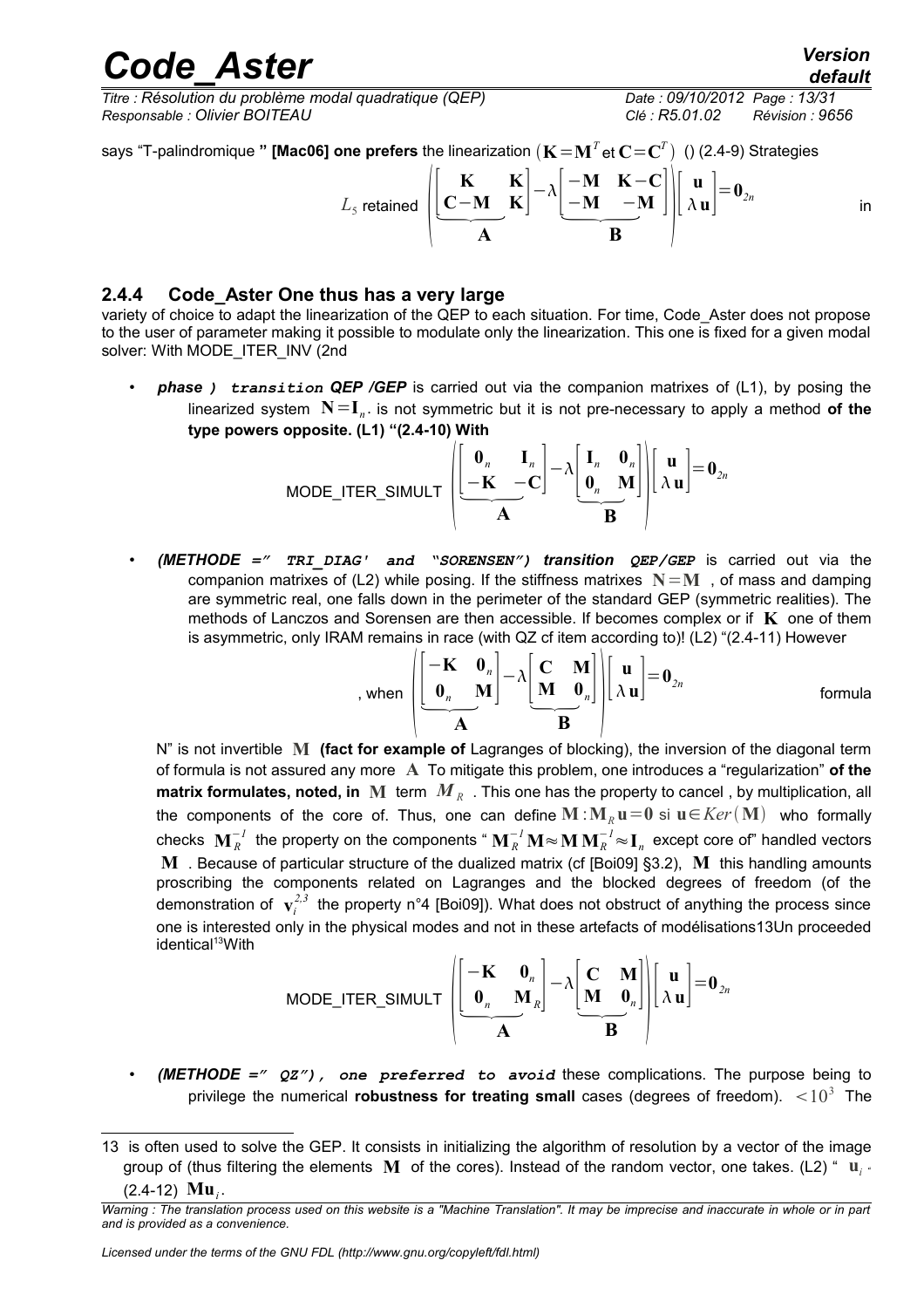*Titre : Résolution du problème modal quadratique (QEP) Date : 09/10/2012 Page : 14/31 Responsable : Olivier BOITEAU Clé : R5.01.02 Révision : 9656*

*default*

scenario (L2) was empirically retained while posing, with, ( L2)  $^*$  (2.4-13  $\,$   $\mathbb{N}$   $=\alpha\,\mathbf{I}_{_n}$  ) Establishment

$$
\alpha := \frac{1}{3n} \left( \|\mathbf{K}\| + \|\mathbf{M}\| + \|\mathbf{C}\| \right)
$$
\n
$$
\left( \begin{bmatrix} -\mathbf{K} & \mathbf{0}_n \\ \mathbf{0}_n & \alpha \mathbf{I}_n \end{bmatrix} - \lambda \begin{bmatrix} \mathbf{C} & \mathbf{M} \\ \alpha \mathbf{I}_n & \mathbf{0}_n \end{bmatrix} \right) \left[ \begin{bmatrix} \mathbf{u} \\ \lambda \mathbf{u} \end{bmatrix} = \mathbf{0}_{2n} \right]
$$
\nin Code\_Aster

### **2.5 the course** *of*

a quadratic modal computation is, by construction, very near to that of a generalized problem. One will thus be attached to the functional diagram of resolution of the GEP describes in [Boi09] (cf § 3.8). Its stages break up as follows: Preprocessings (linearization

#### **2.5.1 , computation of the shift) Determination of**

the linearized form and **the spectral transformation associated according to the adopted method** (power, Lanczos, IRAM and QZ) and the parameters "ADJUSTS"/"NEAR " (for MODE ITER INV) and "PLUS\_PETITE "/"CENTER" (for MODE ITER SIMULT). It should be noted that the eigen modes

being in the complex plane, the test of Sturm type currently established is inoperative. Thus the heuristics of MODE ITER INV is not based on the modal positions and the option "BANDAGES" MODE ITER SIMULT is proscribed . In the same way for the post-checking based on the test of Sturm type [Boi12]. For the method of

subspace **(MODE\_ITER\_SIMULT+METHODE** = `TRI\_DIAG' and "SORENSEN"), once the updated linearized problem, one applies  $\ (L_{2})$  ' 'a spectral transformation of standard "shift-and-invert" (cf [Boi09] §3.6/ §5). That will make it possible to complete the transformation in SEP[14](#page-13-0)Sur which apply<sup>14</sup>  $\, (S_{\,1})$  of the spectrum

in a zone of interest for the user and to better separate the eigenvalues. (2.5-1) the method of\n
$$
(S_1) \frac{(\mathbf{A} - \sigma \mathbf{B})^{-1} \mathbf{B} \begin{bmatrix} \mathbf{u} \\ \lambda \mathbf{u} \end{bmatrix} = \frac{1}{\lambda - \sigma} \begin{bmatrix} \mathbf{u} \\ \lambda \mathbf{u} \end{bmatrix}
$$
\nthe powers

 $\bf$  opposite applies it a spectral transformation particular to the linearized problem. As for the method  $\ (L_1)$  '

QZ (MODE ITER **SIMULT+METHODE=** `QZ'), this spectral transformation is superfluous. The algorithm deals with the linearized problem directly and calculates all its modes  $\ {(L_2)}^* \,$  . According to the wishes of user (OPTION, NMAX\_FREQ...), it filters then the results. Note: As for

#### **the techniques**

• *of linearization, no parameter user makes it possible yet to change spectral transformation. Into quadratic, it would be interesting to use transformations more adapted to the complex plane than traditional "the shift-and-invert". For example, a transformation of the Cayley type to make converge simultaneously the couples of complex-conjugate eigenvalues (2.5-2) This strategy*  $(\lambda, \lambda)$ **A**<sup>B</sup> be interesting to use transfinit-and-invert". For example the couples of containing the couples of containing  $\mathbf{A} - \sigma \mathbf{B} \mathbf{B}^{-1} (\mathbf{A} - \bar{\sigma} \mathbf{B}) \mathbf{B}^{-1}$ 

$$
\underbrace{[\mathbf{A} - \sigma \mathbf{B}]}_{\mathbf{A}_{\sigma}} \underbrace{\mathbf{B}^{-1}(\mathbf{A} - \overline{\sigma} \mathbf{B}) \mathbf{B}^{-1} \mathbf{w}}_{\mathbf{A}_{\sigma}} = \underbrace{\frac{1}{(\lambda - \sigma)(\overline{\lambda} - \sigma)}}_{\mu} \mathbf{W}
$$
 of Cayley

• *spreads to treat the gyroscopy (cf V.Mehrman and D.Watkins 2001) and to make converge simultaneously the quadruplets Certain authors also*  $(\lambda, \overline{\lambda}, -\lambda, -\overline{\lambda})$ 

<span id="page-13-0"></span><sup>14</sup> the classical modal solvers. , to direct the search

*Warning : The translation process used on this website is a "Machine Translation". It may be imprecise and inaccurate in whole or in part and is provided as a convenience.*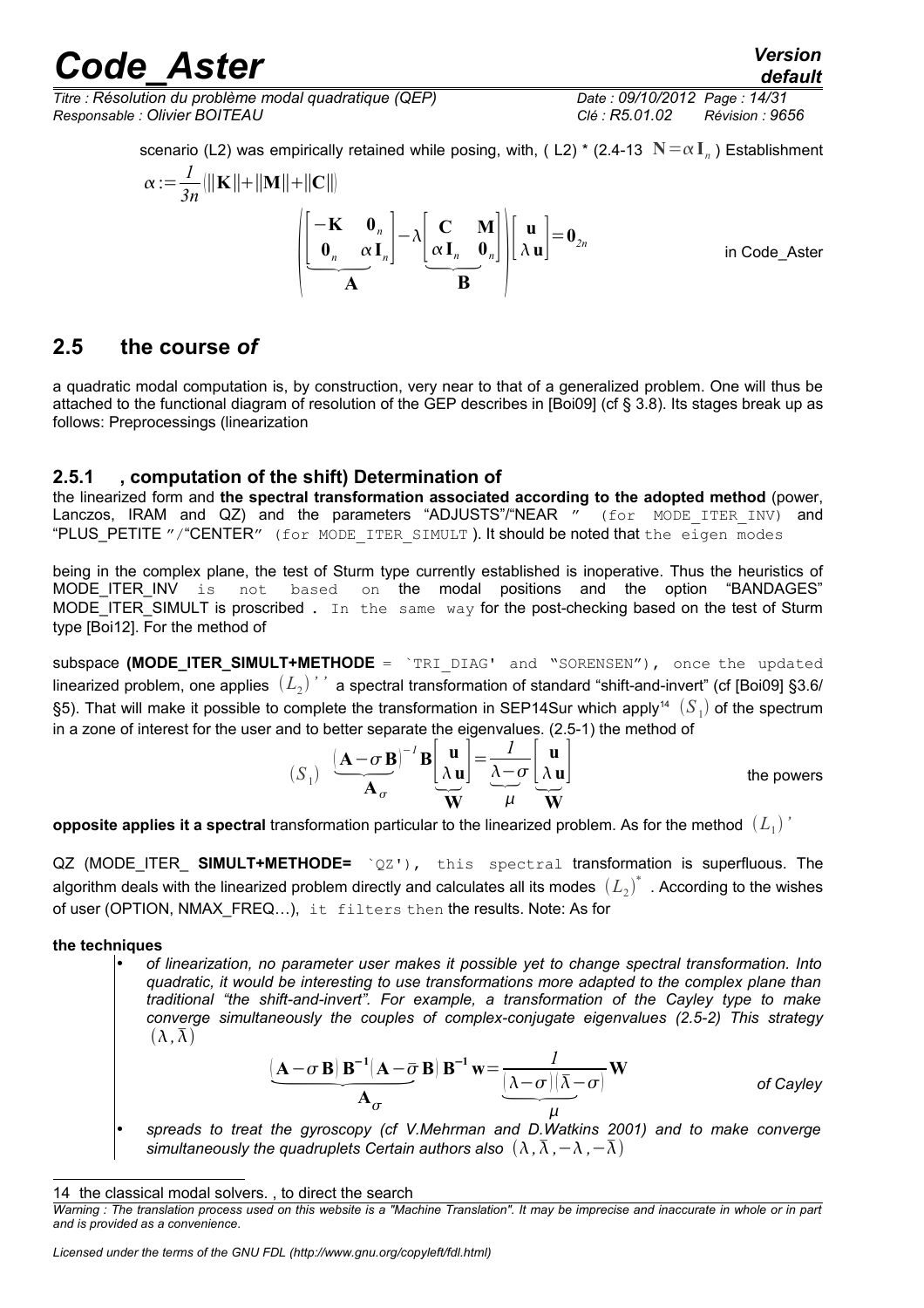*Titre : Résolution du problème modal quadratique (QEP) Date : 09/10/2012 Page : 15/31 Responsable : Olivier BOITEAU Clé : R5.01.02 Révision : 9656*

*default*

### **2.5.2 matrixes As one already underlined**

these factorizations of dynamic matrixes of the typene are not used to implement  $\mathbf{Q}(\lambda)$  a test of Sturm type. This last being illicit for the QEP. However they remain an ingredient very present and very couteux[15](#page-14-0)Complexity computation enavecla<sup>15</sup> cost

- of the heuristic part (method of Müller-Traub) with MODE ITER INV (OPTION=' AJUSTE'). When one must handle
- a matrix of work comprising of the opposite. To be more effective, one seeks a formulation then utilizing only (MODE ITER INV+' DIRECT'  $O(\lambda)^{-1}$ and **MODE ITER SIMULT+'** TRI \_DIAG'/"IRAM"). Comprehensive approach (

MODE\_ITER\_SIMULT+' QZ') is not concerned with this preliminary factorization of the dynamic matrix. Modal computation The computation

#### **2.5.3 modal itself**

**is carried out: one solves standard** problem SEP, one returns with the intermediate GEP, then with the initial QEP. A each one of these conversions, one filters and transcribes the results of preceding computation. Concerning the eigenvalues (cf **§2.1/2.2) one** does not retain that with positive imaginary part  $\lambda$  of the coupled modes your problem is strongly  $(\lambda, \overline{\lambda})$ .

> damped. value (S) clean (S) real  $(S): 2$  value  $(S)$  clean ( S) complex (S) with combined: 107 value (S) clean (S ) complex (S) without combined: 0 Example 1. Printings

*in the message file of alarms recapitulating the number of modes not selected (here 2 realities). Extract of the sdll123a benchmark. For the eigenvectors*

, two **possibilities remain** open: To take directly

- the first components  $n \cdot$  of (part known as "high"  $w$ ), To choose the last
- (left known as *n* "low") possibly divided by the same scalar. In Code\_Aster, it

is *the second* option which was retained. This choice is not always anodin[16](#page-14-1)La alternative of the method<sup>16</sup> the quality of the modes and their sensitivities to the rounding errors. In MODE\_ITER\_INV only one

method is available, an alternative of the method of the inverse iterations due to Jennings ("DIRECT `). It refines the eigenvalues detected beforehand by the method of Müller-Traub (" AJUSTE') or the estimates provided by the user ("NEAR `). As regards MODE\_ITER\_SIMULT, it allows the use of three distinct methods: method of Lanczos ("TRI\_DIAG"), that of Sorensen ("SORENSEN") and QZ ("QZ"). Only the two last are available with real or complex matrixes asymmetric symmetric (for only). Remarks **K** Each one of these

#### **methods**

- *has internal tests of stops. Not counting the methods of projection employ auxiliary modal methods: for Lanczos and IRAM. They* **QR**/**QL** *require also tests of stops. The user often has access to these parameters, although it is warmly recommended, at least initially, to preserve their values by default. Contrary to the GEP,* 
	- *it is not forced orthonormalization of* **M** *the eigenvectors. It N" has any meaning in QEP. Moreover, by applying result proposal 2 of [Boi09] to the linearized problem, it is clear that the eigenvectors are and - orthogonal. But* **A** *because of B complexity of the linear reductions*

<span id="page-14-0"></span><sup>15</sup> bandwidth  $O(bn^2)$  eta *b* cuts problem. *n* for: To estimate the function

<span id="page-14-1"></span><sup>16</sup> QZ suggested by F.Tisseur [TM01] is based on the values of "the opposite error" of each mode, to choose the high or low part eigenvectors. in particular with respect to

*Warning : The translation process used on this website is a "Machine Translation". It may be imprecise and inaccurate in whole or in part and is provided as a convenience.*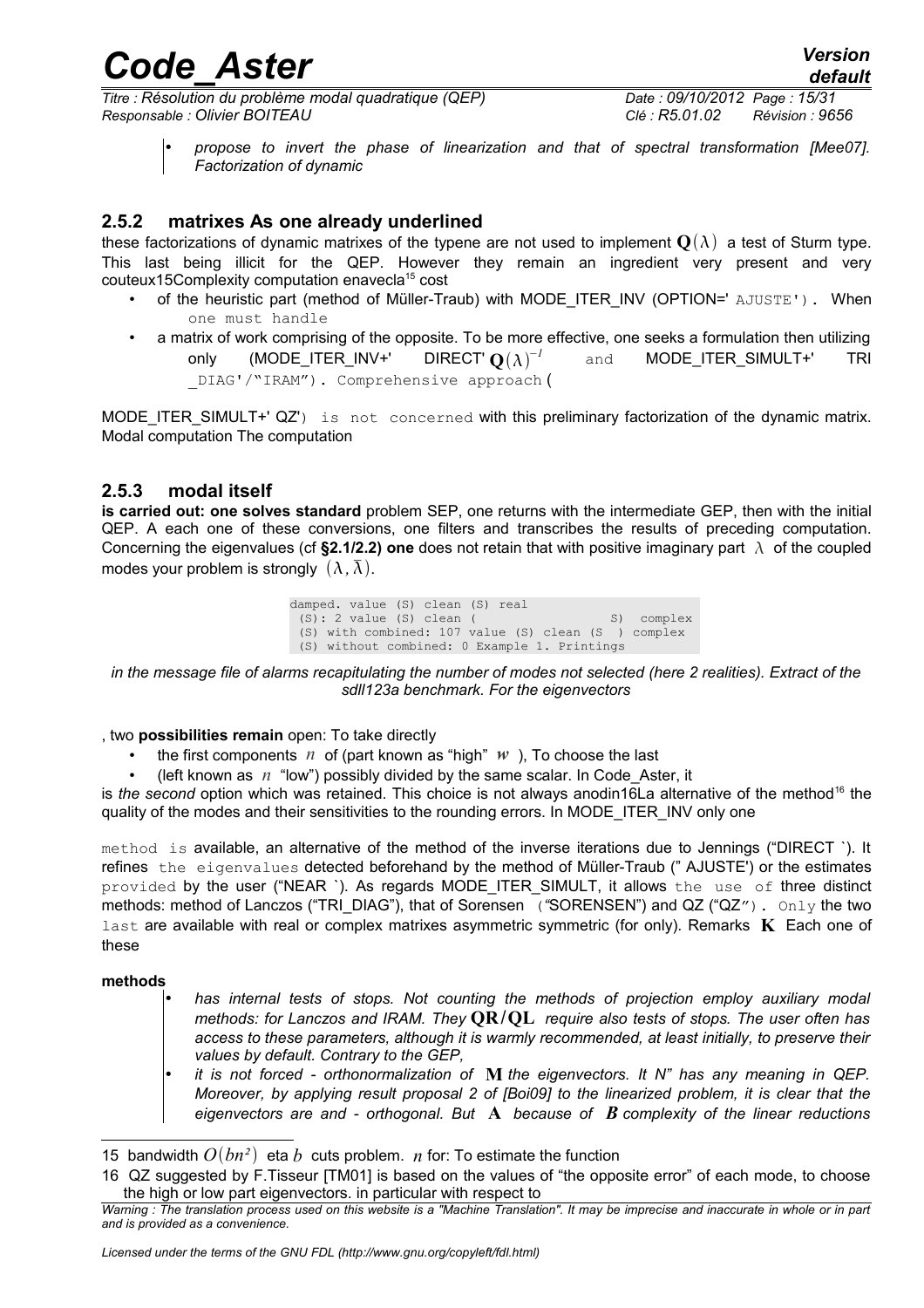*Titre : Résolution du problème modal quadratique (QEP) Date : 09/10/2012 Page : 16/31 Responsable : Olivier BOITEAU Clé : R5.01.02 Révision : 9656*

*used, that does not lead (except typical case) to eigenvectors, or - orthogonal!* **K** *Post* **M**  *processing* **C** *of checking*

#### **2.5.4 This last part**

gathers the only postprocessing which checks the good progress of computation (in the absence of test of Sturm type adapted to the complex case). One calculates the relative error on **the hermitian norme17Norme and[17](#page-15-0) Algorithm 1. Test of**

> $\mathbf{u} \Leftarrow$ **u**  $\mathbf{u}$ <sup> $\vert$ </sup> Si  $|\lambda|$ > SEUIL FREQ alors  $\frac{\left\|\lambda^2\mathbf{M}\mathbf{u} + \lambda\mathbf{C}\mathbf{u} + \mathbf{K}\mathbf{u}\right\|_2}{\|\mathbf{X}\|_2}$ ? < SEUIL, <sup>∥</sup> **Ku**∥*<sup>2</sup>* Sinon  $\|\lambda^2\mathbf{M}\mathbf{u}+\lambda\mathbf{C}\mathbf{u}+\mathbf{K}\mathbf{u}\|_2$ ?<seuil, Fin si.

*the norm of the residue. This sequence is parameterized*

by key word SEUIL and SEUIL FREQ, belonging respectively to the key word factors VERI\_MODE and CALC\_FREQ . In addition , this post - processing is activated by the initialization with "OUI' (default value) of STOP ERREUR in factor key word the VERI MODE. When this rule is activated and nonobservance, computation stops, if not the error is just announced by an alarm. One could of course only too much recommend not to disable this parameter preferential treatment! Display in the message file

#### **2.5.5 In the message file**

are mentioned the relative information with the modes selected. For example, in the case of a QEP, one specifies the modal solver used and lists it eigenvalues retained by order ascending  $\lambda_i$  of imaginary part

(column FREQUENCY). Im  $(\lambda_i)$  $\frac{1}{2\pi}$  Then one specifies his damping and his error norm  $\xi_i=$  $-$ Re  $(\lambda_i)$  $\frac{\partial}{\partial x_i}$  (cf algorithm  $n°1$ ). --

> MODAL COMPUTATION: METHODE GLOBALE OF TYPE QR ALGORITHME QZ\_EQUI NUMERO FREQUENCY **(HZ)** AMORTISSEMENT **Error norm 1 1.23915 E+02 1.55604**<br>
> E<sub>102</sub> 08 9.93686E-02 2 1.24546 E+02 -3.76772 E 08 9.93686E- 02 2 1.24546 E+02 -3.76772 E - 10 1.81854E - 01 3 4.97033 E+02 -5.88927 E - 10 1.41043E - 03 4 4.99575 E+02 1.41315<br>E 12 2.14401E- 03 5 1.11531 E+03 4.75075 12 2.14401E- 03 5 1.11531 E+03 4.75075<br>12 1.17669E- 04 ..... Example 2. Printings E 12 1.17669E- 04 ..... Example

*in the message file of the eigenvalues S selected during QEP. Extract of the sdll123a benchmark. Now that the context*

of the QEP in Code\_Aster was brushed *, we* will be interested more particularly in the methods of type power and their establishment in operator MODE\_ITER\_INV. Method of the powers

<span id="page-15-0"></span><sup>17</sup> on the components of the physical degrees of freedom. residue of the initial QEP

*Warning : The translation process used on this website is a "Machine Translation". It may be imprecise and inaccurate in whole or in part and is provided as a convenience.*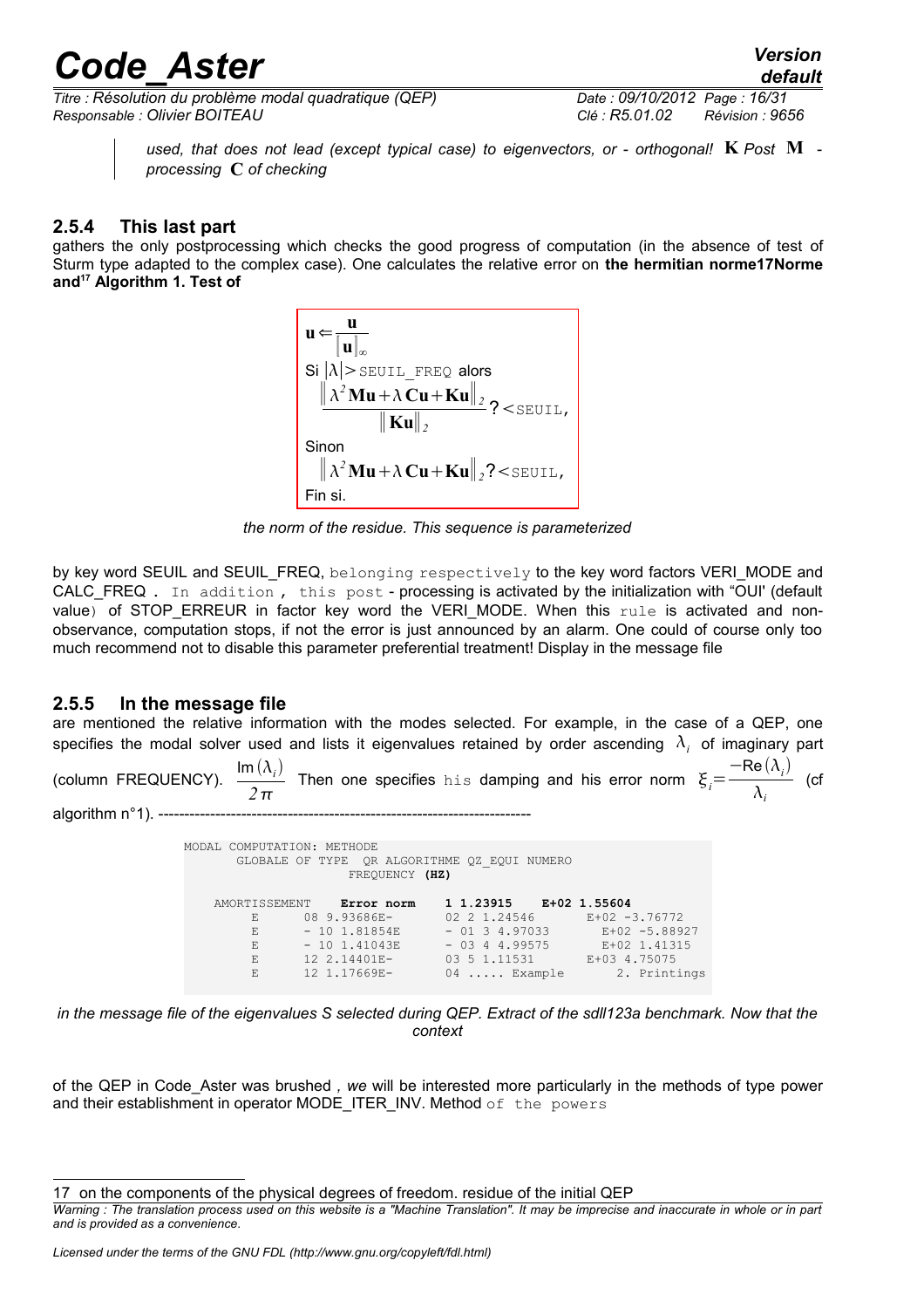*Titre : Résolution du problème modal quadratique (QEP) Date : 09/10/2012 Page : 17/31 Responsable : Olivier BOITEAU Clé : R5.01.02 Révision : 9656*

### **3** opposite (MODE ITER INV) Introduction As for

### **3.1 the processing**

of the GEP, in QEP this operator functions in two parts: Localization of the eigenvalues

- **. One determines an approximation** of each eigenvalue contained in an interval given by L" algorithm of Müller **- Traub [Mul56] [DB08] or one takes** an estimate provided by the user. Improvement of these
- **estimates and the computation of their** eigenvectors associated by a method of inverse iterations **(alternative of Jennings [** Jen77]). The search for a value

approached for each eigenvalue considered is selected in factor key word the CALC\_FREQ via key word OPTION *: If* OPTION=' ADJUSTS ", in

- •each interval of frequencies defined by the key word FREQ, an approximate value of each eigenvalue contained in this interval is calculated by means of the method of Müller-Traub (cf §3.2). Either one retains only
- •the NMAX FREQ the lowest frequencies contained in the maximum interval specified by the user, or one calculates all the values of this interval (if NMAX  $FREQ=0$ ). If OPTION =  $\cdot$  NEAR",
- •frequencies given by the key word FREQ, are regarded as the approximate values of the sought eigenvalues. Note: Of course,

#### **as one**

- *already specified, this operator is to be used only to determine or refine some eigenvalues. For a wider search it is necessary to use operator MODE\_ITER\_SIMULT. With the "CLOSE" option*
- *one cannot calculate multiple modes. It is an expensive algorithm*
- *because he calls much on factorizations of a dynamic matrix of work Method of Müller-Traub*  $\boldsymbol{O}(\lambda)$ .

### **3.2 As in QEP, the astute**

test of Sturm type cannot apply more, the heuristics of localization of the eigenvalues must be based on another strategy. One "folds back oneself" then on the classic searches of **the zeros of the characteristic polynomial associated with the QEP in the complex plane** .  $p(\lambda) =$ dét  $\mathbf{O}(\lambda)$  As one then does not lay out

any more a relation of order, it is not possible to apply the dichotomy put in work for the GEP. A generalization at three points of the secant method makes it possible however to be left there. It is the method suggested by D.E.Muller [Mul56] [DB08] in 1956. It is an iterative method using as curve of interpolation a parabola with horizontal axis. Whereas the secant method leans on a linear interpolation between the two reiterated last the method known as of "Müller-Traub  $\big|(\lambda_{k-1},p(\lambda_{k-1})),(\lambda_k,\,p(\lambda_k))\big|$ , " seeks to build the interpolated quadratic one passing by the three last By writing that the interpolated

$$
\left\{\left(\lambda_{k-2},\,p\left(\lambda_{k-2}\right)\right),\left(\lambda_{k-1},\,p\left(\lambda_{k-1}\right)\right),\left(\lambda_k,\,p\left(\lambda_k\right)\right)\right\}.
$$

quadratic one of Lagrange of the characteristic polynomial (3.2-1) must pass by the last three

$$
p(\lambda) \approx a_0 \lambda^2 + a_1 \lambda + a_2
$$

quoted points, one builds a system of three equations to three unknowns. From his analytical resolution, one deduces the root nearest of the reiterated last (3.2-2) To, one deduces

*Warning : The translation process used on this website is a "Machine Translation". It may be imprecise and inaccurate in whole or in part and is provided as a convenience.*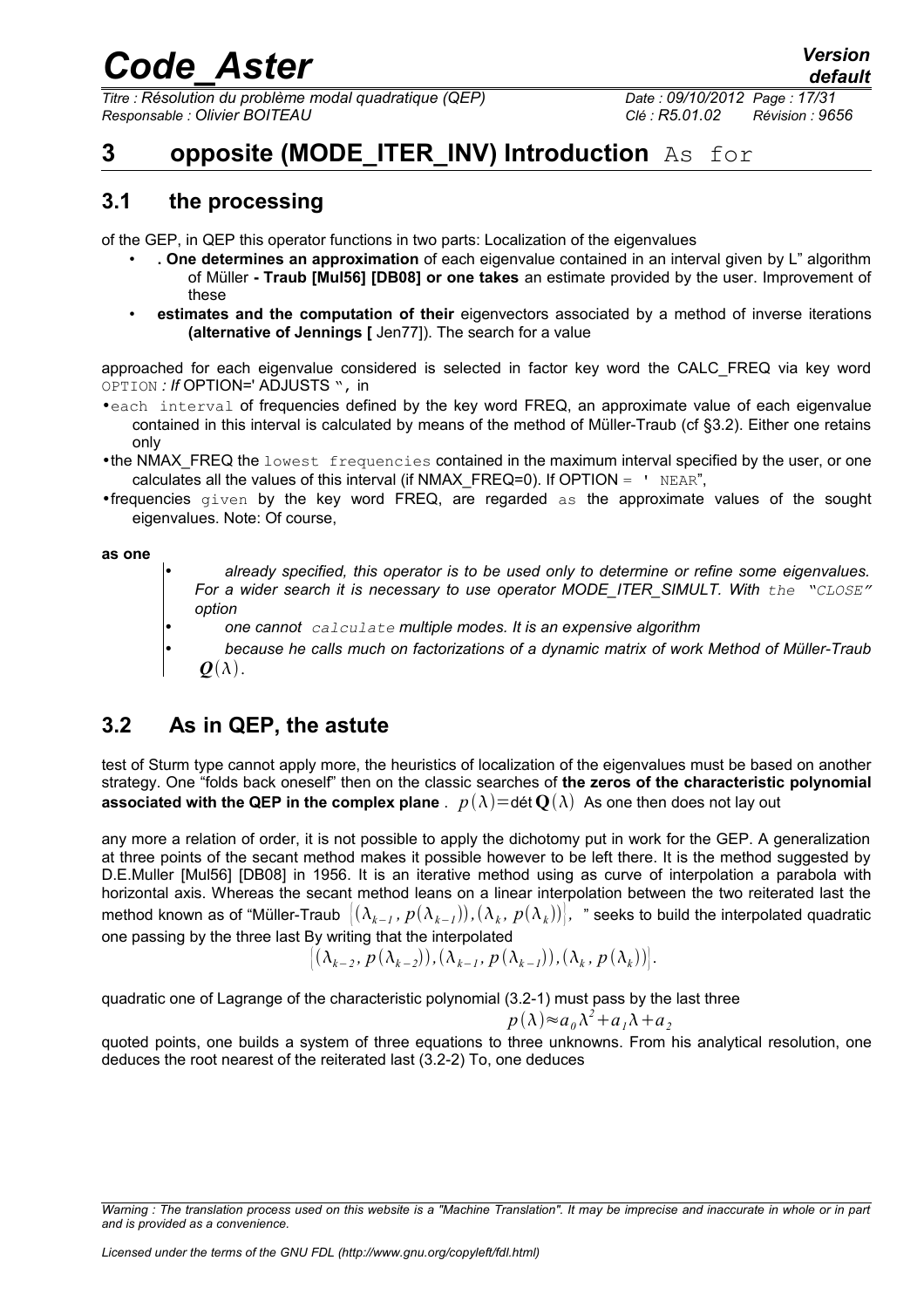*Titre : Résolution du problème modal quadratique (QEP) Responsable : Olivier BOITEAU Clé : R5.01.02 Révision : 9656*

$$
\rho_{k+1} = \frac{-2p(\lambda_k)\delta_k}{g_k \pm \sqrt{g_k^2 - 4p(\lambda_k)\delta_k \rho_k} \left[p(\lambda_{k-2})\rho_k - p(\lambda_{k-1})\delta_k + p(\lambda_k)\right]}
$$
  
avec 
$$
g_k := p(\lambda_{k-2})\rho_k^2 - p(\lambda_{k-1})\delta_i^2 + p(\lambda_k)(\rho_k + \delta_k)
$$
 the new one  

$$
\rho_k := \frac{\lambda_k - \lambda_{k-1}}{\lambda_{k-1} - \lambda_{k-2}}
$$

easily  $\rho_k$  then reiterated. The sign of the denominator is  $\lambda_{k+l}$  selected so as to minimize thus one privileges the "conservative  $\|\rho_{_{k+I}}\|$  " choice of the zero nearest to reiterated preceding. It is considered that the method  $\lambda_k$  converged, when the following relative criterion was reached (avantNMAX\_ITER\_AJUSTE iterations) (3.2-3  $k+1$  < ) This method is relatively

$$
\frac{|\lambda_{k+1} - \lambda_k|}{|\lambda_k|} < \varepsilon_{\text{prec\_ajuster}}
$$

easy to implement but it lends itself badly in the searches of zeros of real functions with real roots, because it plunges the interpolation in the complex plane and this even on the basis of actual values. Its interest is related to the class **of this method called "by curves of interpolation", namely: The safety of the method** of bisection

- •, since the search is carried out in a ball of approximésse reducing gradually, Only  $(\lambda_k)_k$  the computation of the function is
- •necessary (computation step of derived such as for example in the method of Newton-Raphson). Convergence is connected with
- •a quadratic convergence (q~1.89). In practice, the evaluating

is done not directly on the determinant of the characteristic polynomial but on its "  $p(\lambda)$ : =dét  $\mathbf{Q}(\lambda)$  déflaté" to take account **of already exhumed spectral information (if not one reconverge always towards** the same mode). In addition, after having calculated eigenvalues, one déflate  $k$  also by taking account  $(\lambda_i)_{i=1}^k$  **of their conjugué[18](#page-17-0)C' is as for this reason<sup>18</sup> 4)** the evaluating of the denominator

$$
p(\lambda) := \frac{\det \mathbf{Q}(\lambda)}{\prod_{i=1}^{k} (\lambda - \lambda_i)(\lambda - \bar{\lambda}_i)}
$$

is commonplace. That of the numerator, is carried out in factorisant19On dét  $O(\lambda)$  expects to be able to factorize<sup>[19](#page-17-1)</sup> and by carrying out  $LDL^T$  the product of  $\mathbf{Q}(\lambda)$  the diagonal terms of the diagonal matrix. This factorization of dynamic **D** matrix

is very expensive with a computation complexity in where is the bandwidth and  $O(bn^2)$  the size b of the problem. It is *n* the part rebukes it in capacity for treatment and core memory of the algorithm. It is to be reproduced time with the number of desired modes  $p(i+2)$  and  $p$  the average nombre of iterations *i* with convergence. The algorithm is thus rather **to reserve for the QEP small (<104 degrees of freedom) or for the benchmarks of methods. Note: Müller [Mul56] proposes**

#### **a particular**

• *and effective procedure to initialize the process if the function to be interpolated is a polynomial of order whose*  $p(\lambda)$  coefficients are known  $n$  . The case which interests us does not return *unfortunately in this class of problem. The initialization of the algorithm thus requires 2 preliminary evaluatings of This method does not calculate p.*

*default*

<span id="page-17-0"></span><sup>18</sup> the perimeter of use of MODE\_ITER\_INV is restricted to the standard QEP (symmetric reality). One expects to find only complex-conjugate eigenvalues per pair. not to recompute them (3.2 -

<span id="page-17-1"></span><sup>19</sup> without encumbers (without resorting to the swivelling) and to handle one factorized symmetric. It is another reason which limits the perimeter of MODE\_ITER\_INV to the real symmetric QEP. in form the dynamic matrix

*Warning : The translation process used on this website is a "Machine Translation". It may be imprecise and inaccurate in whole or in part and is provided as a convenience.*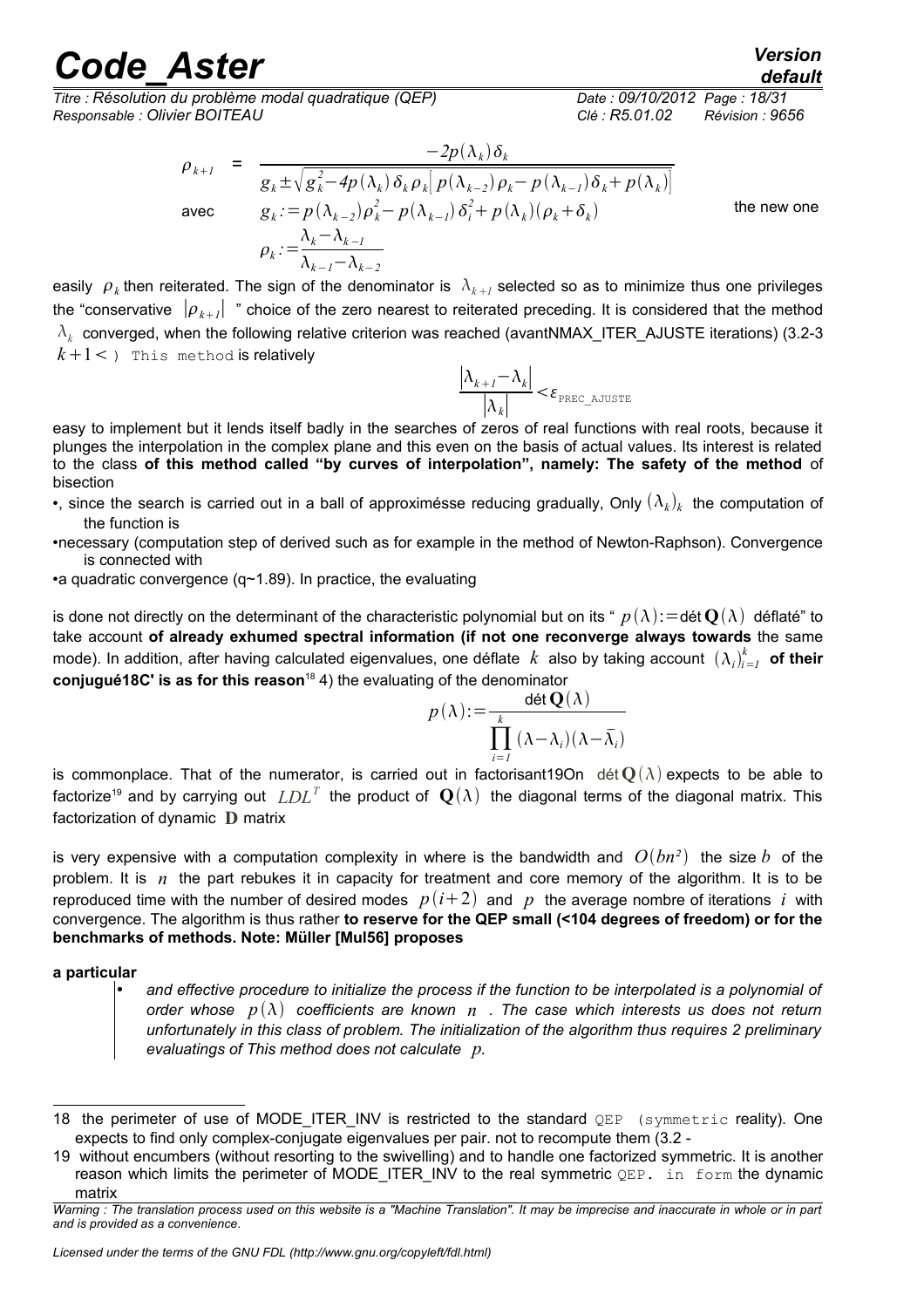*Titre : Résolution du problème modal quadratique (QEP) Date : 09/10/2012 Page : 19/31 Responsable : Olivier BOITEAU Clé : R5.01.02 Révision : 9656*

*default*

- *a modal position, it thus manages badly the multiplicities. Contrary to the dichotomy put in work for the GEP. The notion of threshold in on this side which two numerical values are supposed to be*
- *multiple is related to the parameter One retains in the formula (3.2*  $\epsilon_{\text{PREC AJUSE}}$
- *2) only the complex with positive imaginary part. Method of the powers opposite*

### **3.3 (alternative of Jennings) the second part consists in refining**

the estimates of the eigenvalues calculated by the method of Müller-Traub and with calculating their associated eigenvectors. With this intention, one linearizes the QEP according to **the strategy (L1) "(cf §2.4) and one applies**

**a particular spectral transformation due to Jennings [Jen77] (1977). Its purpose is to reveal** , like reverse of matrix, only that of the dynamic matrix. L" algorithm set up in  $\mathbf{Q}(\lambda)^{-1}$  the code cuts out as follows: Initialization of the eigenvalue

•from the estimate of the first phase: . Construction of the dynamic matrix  $\lambda_0$  $\bullet$ and its factorization. Initialization  $\;{\bf Q}(\lambda_o)\;$  of the iterative process •by the vectors: To make Standardize To solve  $\mathbf{x}_{\theta}$  aléatoire,  $\mathbf{y}_{\theta} = \lambda_{\theta} \mathbf{x}_{\theta}$ . •To calculate  $k=0$ , NMAX ITER-1 To evaluate • (3.3  $\mathbf{x}_k \leftarrow$ **x***k*  $\frac{d\mathbf{x}_k}{(\mathbf{x}_k)^t \mathbf{M} \mathbf{x}_k}$ ,  $\mathbf{y}_k \leftarrow$ **y***k*  $(\bar{\mathbf{y}}_k)^t \mathbf{M} \mathbf{y}_k$ •  $-$  1) If and  $\mathbf{Q}(\lambda_{\theta})\mathbf{x}_{k+1}$   $=$   $\mathbf{C}\mathbf{x}_{k}$   $+$   $\lambda_{\theta}\mathbf{M}\mathbf{x}_{k-1}$   $+$   $\mathbf{M}\mathbf{y}_{k-1}$ • then ( **y**<sub>*k*+*1*</sub> =  $-\lambda_0$ **x**<sub>*k*+*1*</sub> + **x**<sub>*k*</sub> • 3.3-2)  $\lambda_k =$  $(\mathbf{x}_k)^T \mathbf{C} \mathbf{x}_k + \sqrt{\left( (\mathbf{x}_k)^T \mathbf{C} \mathbf{x}_k \right)^2 - 4 \left( (\mathbf{x}_k)^T \mathbf{M} \mathbf{x}_k \right) \left( (\mathbf{x}_k)^T \mathbf{K} \mathbf{x}_k \right)^2}$  $2((\bar{\mathbf{x}}_k)^T \mathbf{M} \mathbf{x}_k)$  the solution •  $|λ_{k+1}−λ_k|$ ∣*k*∣  $\langle P_{\text{PREC}} \rangle$  eigen mode max $(|\text{Re}(\lambda_k - \lambda_0)|, |\text{Im}(\lambda_k - \lambda_0)|) \langle P_{\text{PREC}} \rangle$  is, exit •  $\,$  . Algorithm 2. Method of  $(\lambda_k, \mathbf{x}_k) \,$  the powers

*opposite (alternative of Jennings). The stopping criteria PREC and*

the maximum number of authorized iterations NMAX ITER are arguments of factor key word the CALC\_MODE. Note: The stopping criteria

#### **are based**

- *on the extension of the quotient of Rayleigh (cf [Boi09] §4.3) to the QEP. Knowing an* eigenvector a good estimate of its eigenvalue  $\mathbf{x}_k$  is provided by the formula (3.3 -  $\lambda_k$  1). The *algorithm is stopped as soon as relative variations (in complex) and absolute (on the parts real and imaginary separately), compared to estimated initial, are lower than a certain value. Thus jointly, one refines estimated initial of the eigenvalue and one determines his associated eigenvector. In spite of the linearization of the initial*
- *problem, the "astute" formulation of Jennings handles only entities of size. Actually, algorithm 2 n can be schematized in the vectorial form (3.3-3) Perimeter of use*

$$
\begin{bmatrix} \mathbf{Q}(\lambda_0) & \mathbf{0}_n \\ -\lambda_0 \mathbf{I}_n & \mathbf{I}_n \end{bmatrix} \begin{bmatrix} \mathbf{x}_{k+1} \\ \mathbf{y}_{k+1} \end{bmatrix} = \begin{bmatrix} -\mathbf{C} - \lambda_0 \mathbf{M} & -\mathbf{M} \\ -\mathbf{I}_n & \mathbf{0}_n \end{bmatrix} \begin{bmatrix} \mathbf{x}_k \\ \mathbf{y}_k \end{bmatrix}
$$
 QEP

### **3.4 to symmetric real matrixes**

. The user can specify

*Warning : The translation process used on this website is a "Machine Translation". It may be imprecise and inaccurate in whole or in part and is provided as a convenience.*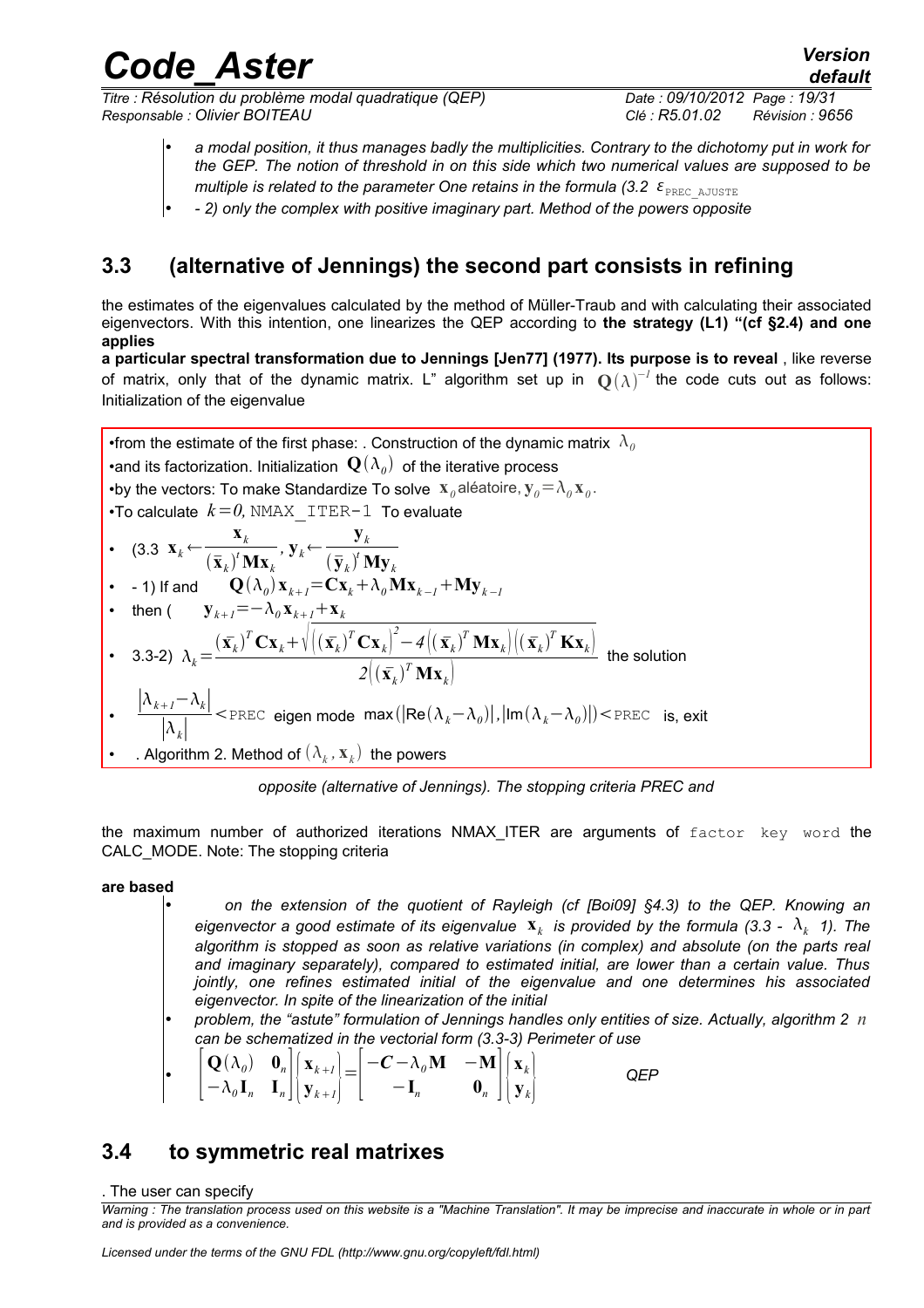*default*

*Titre : Résolution du problème modal quadratique (QEP) Date : 09/10/2012 Page : 20/31 Responsable : Olivier BOITEAU Clé : R5.01.02 Révision : 9656*

only TYPE\_RESU=' DYNAMIQUE' like classifies membership of his computation (not of buckling). One then informs possibly vector FREQ (and not CHAR\_CRIT). Display  $\text{in}$  the message file

### **3.5 In the message file, the results**

are displayed in the form of table ---------------

| OF LAGRANGE IS:                        |                                | LE NUMBER OF D.O.F. TOTAL IS: 56             |  |                                                                            |  |  |
|----------------------------------------|--------------------------------|----------------------------------------------|--|----------------------------------------------------------------------------|--|--|
|                                        | 32 LE NUMBER OF D.O.F.         |                                              |  |                                                                            |  |  |
| ACTIVE IS:                             |                                | $\mathcal{R}$                                |  |                                                                            |  |  |
|                                        |                                | MODAL COMPUTATION: OPPOSITE ITERATION METHOD |  |                                                                            |  |  |
|                                        |                                | MULLER INVERSE NUMERO FREQUENCY              |  |                                                                            |  |  |
|                                        |                                |                                              |  | (HZ) AMORTISSEMENT                                                         |  |  |
|                                        |                                |                                              |  | NB ITER accuracy NB ITER accuracy Error norm 1 5.52915 E+00 1.52090 E-02 5 |  |  |
| 3                                      |                                |                                              |  | 9.49522 E-07 1 4.47353E-17 2.17748 E-15 2 1.08959 E+01 2.87575 E-02        |  |  |
| .5                                     |                                |                                              |  | $1.17993$ E-05 1 3.24203E-17 4.83597 E-15 3 1.59270 E+01 3.95645 E-02      |  |  |
|                                        |                                | $2.53170$ E-05 1 8.86844E-18 7.12414 E-16    |  |                                                                            |  |  |
|                                        |                                |                                              |  |                                                                            |  |  |
| VERIFICATION A POSTERIORI OF THE MODES |                                |                                              |  |                                                                            |  |  |
|                                        | Example 3. Trace MODE ITER INV |                                              |  |                                                                            |  |  |

*(QEP) in the message file . Extract of the sdld27b benchmark. For each eigenvalue (represented*

in form FREQUENCE= and AMORTISSEMENT=cf  $\frac{\sin(\lambda_i)}{2}$ *2* traces the nombre of

iterations  $\frac{-\text{Re}(\lambda_i)}{|\lambda_i|}$  $|λ<sub>i</sub>|$ and the accuracy obtenue[20](#page-19-0)Précision of the method of Müller<sup>20</sup> operator. With the

"CLOSE" option, the columns concerning the method of Müller do not appear obviously. The last column, Error norm, take again the error norm  $\circ$  f the determined residue following the algorithm n°1 (§2.5). Summary of the parameter setting Let us recapitulate

### **3.6 now the parameter setting**

of operator MODE\_ITER\_INV. Operand Key word Default value

| <b>References</b> |                                           | <b>TYPE RESU=</b> | ""DYNAMI<br><b>QUE</b> |
|-------------------|-------------------------------------------|-------------------|------------------------|
|                   |                                           | <b>DYNAMIQUE</b>  |                        |
|                   | $^{\prime\prime}$<br>\$2.1 CALC FREO FREO | (so NEAR          | §3.1                   |
|                   |                                           |                   |                        |
| <b>OPTION</b>     | `ADJUSTS " "ADJUSTS<br>$=$                |                   | " &                    |
|                   | 3.1 " CLOSE RELATION" \$3.1               | NMAX FREO         | 0 <sub>5</sub>         |
|                   | 3.1 NMAX ITER                             |                   | <b>AJUSTE</b>          |
|                   | 15 \$3.2                                  |                   | PREC AJU<br><b>STE</b> |
|                   |                                           |                   |                        |
|                   | $1.E-04$ \$3.2                            | CALC MODE         |                        |
|                   | OPTION=                                   | <b>DIRECT</b>     | ""DIRECT               |
|                   |                                           |                   |                        |
| \$3.3             | "RAYLEIGH"<br>even                        | processing        |                        |

<span id="page-19-0"></span><sup>20</sup> within the meaning of the formula (3.2-3), that of the method of Jennings takes again the formula (3.3-2). of the two phases of the modal

*Warning : The translation process used on this website is a "Machine Translation". It may be imprecise and inaccurate in whole or in part and is provided as a convenience.*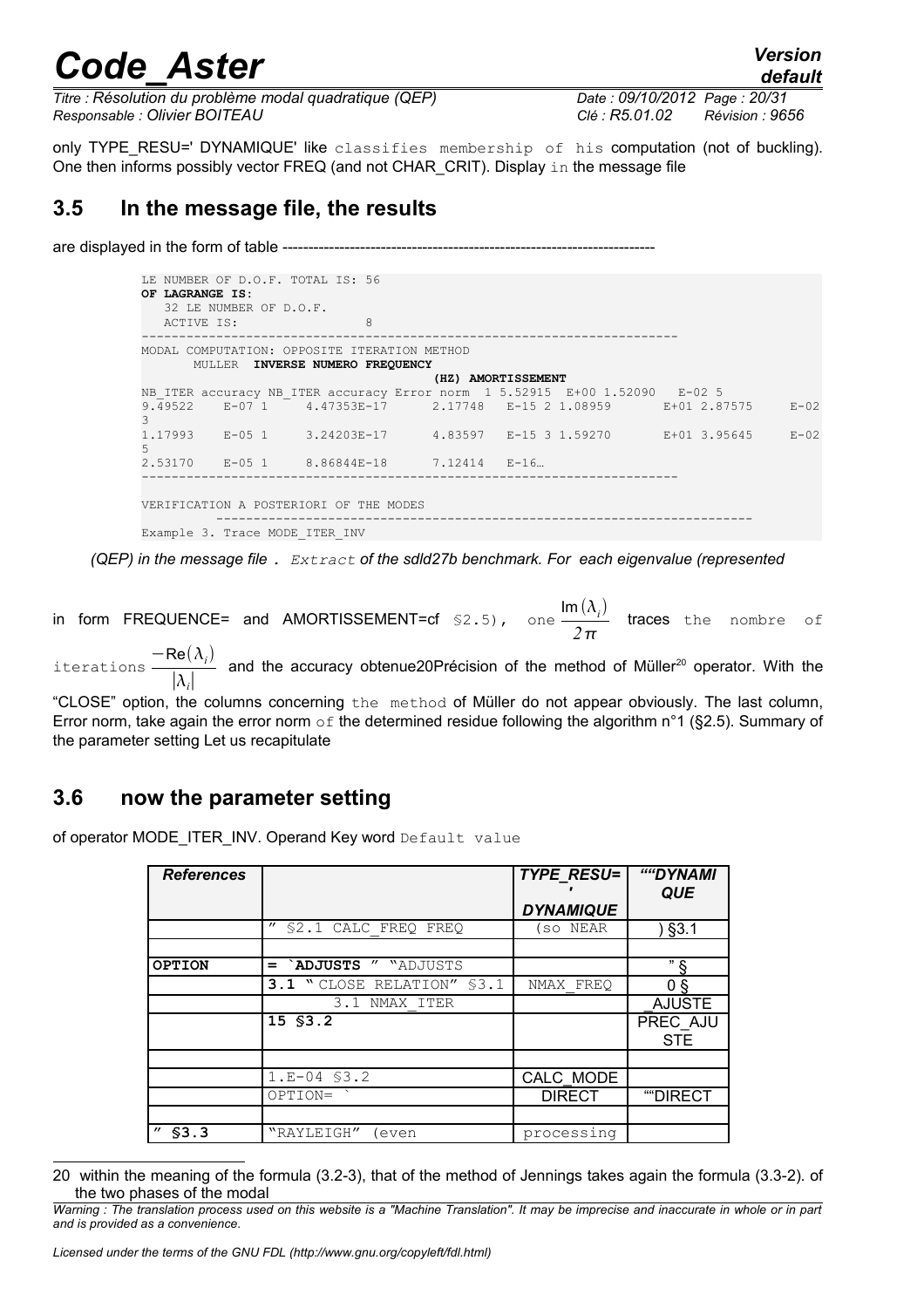*Titre : Résolution du problème modal quadratique (QEP) Date : 09/10/2012 Page : 21/31 Responsable : Olivier BOITEAU Clé : R5.01.02 Révision : 9656*

| <b>References</b> |                         | <b>TYPE RESU=</b> | ""DYNAMI<br><b>QUE</b> |
|-------------------|-------------------------|-------------------|------------------------|
|                   |                         | <b>DYNAMIQUE</b>  |                        |
|                   | \$3.3 PREC 1. E-05 §3.3 |                   | 30 <sub>5</sub>        |
|                   | NMAX ITER               |                   |                        |
|                   | 3.3                     | <b>VERI MODE</b>  | <b>STOP</b>            |
|                   | ERREUR="                | OUI'              | "OUI"                  |
|                   |                         |                   |                        |
| [Boi12]           | \$3.2 "NON"<br>SEUIL    | $1.E-02$          | [Boi12] §3.2           |
|                   | Table                   |                   |                        |
|                   | 3.6                     | - 1. Summary      | οf                     |

*the parameter setting of MODE\_ITER\_INV (QEP). Note: One finds all* 

**the "tripaille"**

- *of parameters related to postprocessings of checking (SEUIL\_FREQ, VERI\_MODE). At the time as of first transitions, it*
- *is strongly advised to modify only the principal parameters noted in fat. The others relate to more the mysteries of L" algorithm and they were initialized empirically with values standards. Method of subspace (METHODE*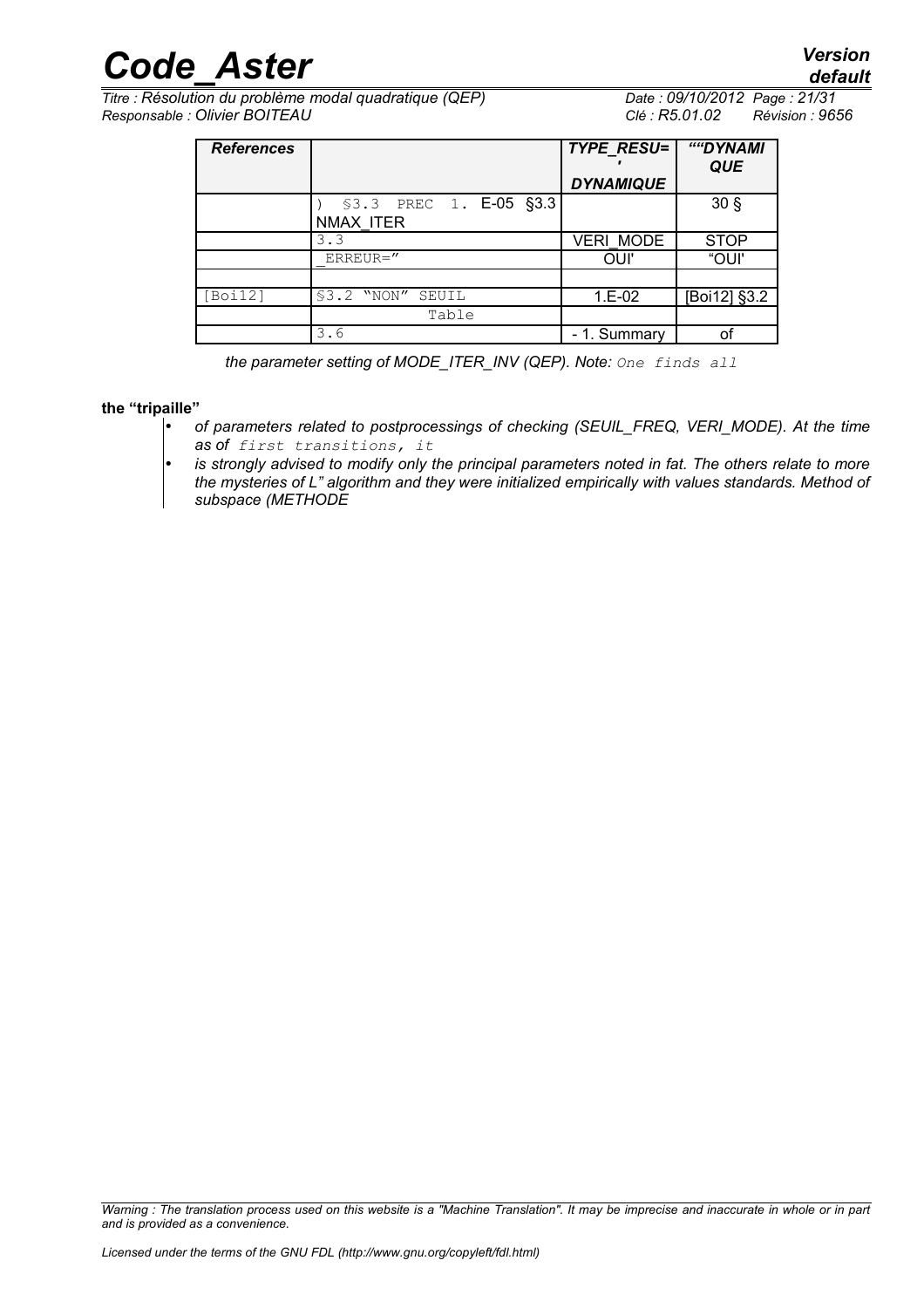*Titre : Résolution du problème modal quadratique (QEP) Date : 09/10/2012 Page : 22/31 Responsable : Olivier BOITEAU Clé : R5.01.02 Révision : 9656*

### **4 = ' TRI\_DIAG'/"SORENSEN**") Of the QEP with the

SEP Transition QEP/GEP: **linearization**

### **4.1**

#### **4.1.1 As one explained to the §2.4**

, the transition of the QEP with the GEP is carried out via the following linearization ( *L2) "* "(4.1-1) the GEP obtained

is structurally 
$$
\left[\begin{bmatrix} -\mathbf{K} & \mathbf{0}_n \\ \mathbf{0}_n & \mathbf{M}_n \end{bmatrix} - \lambda \begin{bmatrix} -\mathbf{C} & \mathbf{M} \\ \mathbf{M} & \mathbf{0}_n \end{bmatrix} \right] \left[\begin{bmatrix} \mathbf{u} \\ \lambda \mathbf{u} \end{bmatrix} = \mathbf{0}_{2n}
$$

symmetric reality and inherits the properties of the matrixes, and. As soon as L" D" it is **K M C** asymmetric or complex (possible only with), the GEP becomes asymmetric **K** or complex. The symmetric aspect or not of the GEP is not in fact not blocking because each method will get busy **to find the couple "operator of work/scalar product" who allows him to function. Moreover, only Lanczos needs** a symmetric couple. Method IRAM can it function very well into asymmetric and with often more robustesse21Au price however of a surplus $21$ 

#### **4.1.2 transformation Then a spectral transformation**

*S*<sup>1</sup>

(cf [Boi09] §3.7/§5) makes it possible to complete the phase of preprocessing of the QEP by transforming the preceding GEP into a SEP. When  $(L_2)$ '' complex modes are handled, two cases are possible: To work completely in arithmetic

- complex, To generally remain **into arithmetic**
- real by isolating **the contributions real** and imaginary from the classical spectral transformation. The first strategy classically

**uses the spectral** transformation known as of "shift-and-invert" and metamorphose in (4.1-2) It is implemented  $(L_{2})$ ''

$$
\frac{(\mathbf{A} - \sigma \mathbf{B})^{-1} \mathbf{B} \mathbf{w} = \mu \mathbf{w}}{\mathbf{A}_{\sigma}}
$$
  
 
$$
S_1)
$$
 
$$
\text{avec } \mu := \frac{I}{\lambda - \sigma}, \mathbf{w} := \begin{bmatrix} \mathbf{u} \\ \lambda \mathbf{u} \end{bmatrix}
$$

by activating

the complex approach of IRAM ("SORENSEN" +APPROCHE=' COMPLEXE'). It is the only alternative when one handles a matrix complexe[22](#page-21-1)Dès which is complex  $\bf{K}$  symmetric<sup>22</sup> symmetric or not. **K** *,***M C** strategy rests on

**the spectral transformation** with "double shifts adds" introduced in 1987 by B.N.Parlett & Y.Saad [PS87], which results in handling two types of SEP (4.1-3) (4.1-4) These two alternatives are implemented

"double shifts adds" introduced in 1987 by B.N.F  
\nIf SEP (4.1-3) (4.1-4) These two alternatives are im  
\n
$$
Re\left(\left[\mathbf{A} - \sigma \mathbf{B}\right]^{-1} \mathbf{B}\right) \mathbf{w} = \mu^+ \mathbf{w}
$$
\n(S<sub>2</sub>)  
\n
$$
Area \mu^+ := \frac{1}{2} \left(\frac{1}{\lambda - \sigma} + \frac{1}{\lambda - \overline{\sigma}}\right), \mathbf{w} := \begin{bmatrix} \mathbf{u} \\ \lambda \mathbf{u} \end{bmatrix}
$$

*Licensed under the terms of the GNU FDL (http://www.gnu.org/copyleft/fdl.html)*

*default*

<span id="page-21-0"></span><sup>21</sup> of computations and storages. Transition GEP/SEP: spectral

<span id="page-21-1"></span><sup>22</sup> and which **K** one chose IRAM, some is the approach chosen in the command file, it is the approach "COMPLEXE" which is taken by default.  $I<sub>t</sub>$  is usable with and formulates

*Warning : The translation process used on this website is a "Machine Translation". It may be imprecise and inaccurate in whole or in part and is provided as a convenience.*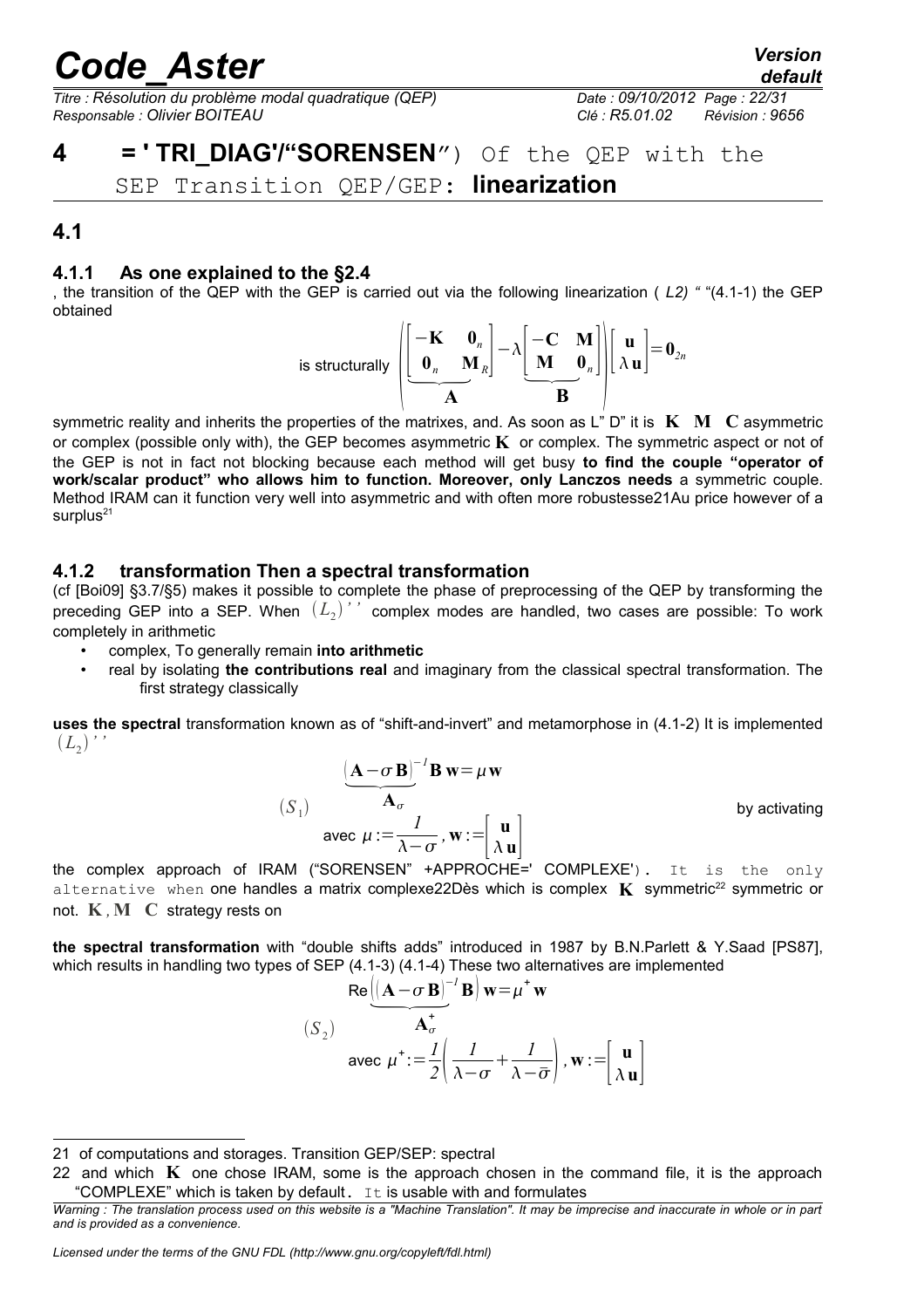*Titre : Résolution du problème modal quadratique (QEP) Date : 09/10/2012 Page : 23/31 Responsable : Olivier BOITEAU Clé : R5.01.02 Révision : 9656*

$$
\text{Cl\'e}: \text{R5.01.02} \qquad \text{Revision : 9656}
$$
\n
$$
\text{Im}\left(\left[\mathbf{A} - \sigma \mathbf{B}\right]^{-1} \mathbf{B}\right) \mathbf{w} = \mu^{\top} \mathbf{w}
$$
\n
$$
(S_3) \qquad \mathbf{A}_{\sigma}^{\top}
$$
\n
$$
\text{avec } \mu^{\top} := \frac{1}{2i} \left(\frac{1}{\lambda - \sigma} + \frac{1}{\lambda - \overline{\sigma}}\right), \mathbf{w} := \begin{bmatrix} \mathbf{u} \\ \lambda \mathbf{u} \end{bmatrix}
$$
\n
$$
\text{with } \mathbf{u} \in \mathbb{R} \text{ such that } \mathbf{u} \in \mathbb{R} \text{ such that } \mathbf{u} \in \mathbb{R} \text{ such that } \mathbf{u} \in \mathbb{R} \text{ such that } \mathbf{u} \in \mathbb{R} \text{ such that } \mathbf{u} \in \mathbb{R} \text{ such that } \mathbf{u} \in \mathbb{R} \text{ such that } \mathbf{u} \in \mathbb{R} \text{ such that } \mathbf{u} \in \mathbb{R} \text{ such that } \mathbf{u} \in \mathbb{R} \text{ such that } \mathbf{u} \in \mathbb{R} \text{ such that } \mathbf{u} \in \mathbb{R} \text{ such that } \mathbf{u} \in \mathbb{R} \text{ such that } \mathbf{u} \in \mathbb{R} \text{ such that } \mathbf{u} \in \mathbb{R} \text{ such that } \mathbf{u} \in \mathbb{R} \text{ such that } \mathbf{u} \in \mathbb{R} \text{ such that } \mathbf{u} \in \mathbb{R} \text{ such that } \mathbf{u} \in \mathbb{R} \text{ such that } \mathbf{u} \in \mathbb{R} \text{ such that } \mathbf{u} \in \mathbb{R} \text{ such that } \mathbf{u} \in \mathbb{R} \text{ such that } \mathbf{u} \in \mathbb{R} \text{ such that } \mathbf{u} \in \mathbb{R} \text{ such that } \mathbf{u} \in \mathbb{R} \text{ such that } \mathbf{u} \in \mathbb{R} \text{ such that } \mathbf{u} \
$$

Lanczos and IRAM via the values, respectively, "REEL" *and* "IMAG" of key word APPROCHE. With Lanczos, the perimeter of use is restricted with the classical QEP (symmetric realities), while IRAM is less restricted and allows also the asymmetric one. Note: The origin of the denomination

#### **"doubles shifts**

• *adds" spectral transformation above appears more clearly besides if one reformulates the operators as follows (4.1-5) the terminology "sum" in opposition to*

$$
\mathbf{A}_{\sigma}^{+} := \frac{1}{2} [(\mathbf{A} - \sigma \mathbf{B})^{-1} + (\mathbf{A} - \bar{\sigma} \mathbf{B})^{-1}] \mathbf{B}
$$

$$
\mathbf{A}_{\sigma}^{-} := \frac{1}{2i} [(\mathbf{A} - \sigma \mathbf{B})^{-1} + (\mathbf{A} - \bar{\sigma} \mathbf{B})^{-1}] \mathbf{B}
$$

• *the "double shifts produced" is initially proposed by J.C.Francis and is used, in writing pad, by the method "implicit" QZ and the restartings of IRAM (cf [Boi09] Appendix 1): (4.1-6) This one has the major drawback to produce*

$$
\mathbf{A}_{\sigma} \cdot = \left[ (\mathbf{A} - \sigma \, \mathbf{B}) + (\mathbf{A} - \bar{\sigma} \, \mathbf{B}) \right]^{-1} \mathbf{B}
$$
 compared to the

*matrixes of work very filled (thus more expensive to handle and store) strategy of Parlett & Saad. Once determined the operator of work, it remains*

**to choose its associated scalar product. For IRAM, one can be satisfied with a couple asymmetric "**operator/scalar product" (cf [Boi09] §6), but for Lanczos, this one must obligatorily be symmetric (cf [Boi09] §7). Several choices of (pseudonym) matric produce-scalars allow this symmetry: (4.1-7) the first functions with the two formulations

$$
(\mathbf{w}, \mathbf{z})_{\mathbf{B}} := \mathbf{z}^{T} \mathbf{B} \mathbf{w}
$$
  
\n
$$
(\mathbf{w}, \mathbf{z})_{+} := \mathbf{z}^{T} \mathbf{Re} [(\mathbf{A} - \sigma \mathbf{B})^{-1}]^{-1} \mathbf{w}
$$
  
\n
$$
(\mathbf{w}, \mathbf{z})_{-} := \mathbf{z}^{T} \mathbf{Im} [(\mathbf{A} - \sigma \mathbf{B})^{-1}]^{-1} \mathbf{w}
$$
\n(S2)

and (S3), while the second (resp. the third) makes symmetric only (resp. ). In the effective establishment in Code\_Aster  $A^{\dagger}_{\sigma}$  , these  $A^{\dagger}_{\sigma}$  are the two last which are retained *for* the approaches real and imaginary of Lanczos. Note: These scalar products are the "natural

**"**

• *extensions of (pseudonym) the matric scalar product used by the alternative of Newmann-Pipano in GEP: (4.1-8) Establishment in Code\_Aster Choice of the spectral*

$$
(\mathbf{w}, \mathbf{z})\! :=\! \mathbf{z}^T (\mathbf{A} \!-\! \sigma \mathbf{B}) \mathbf{w}
$$
 shift

### **4.2 In GEP it there are** *four ways*

#### **4.2.1 of choosing this shift (cf**

[Boi09] §5.4). In QEP, the option "BANDAGES" being proscribed because of absence of test of adapted Sturm type, this figure is tiny room to three: one seeks the smallest eigenvalues of the starting

- $\cdot \sigma = 0$ , problem. This corresponds to OPTION=' PLUS PETITE' under factor key word the CALC FREQ. one seeks the frequencies close to the frequency FREQ
- $\sigma = \sigma_o$  avec  $\sigma_o = (2\pi f_o)^2$ , = (OPTION=' CENTER'). one seeks the frequencies close to  $f_o$  the frequency FREQ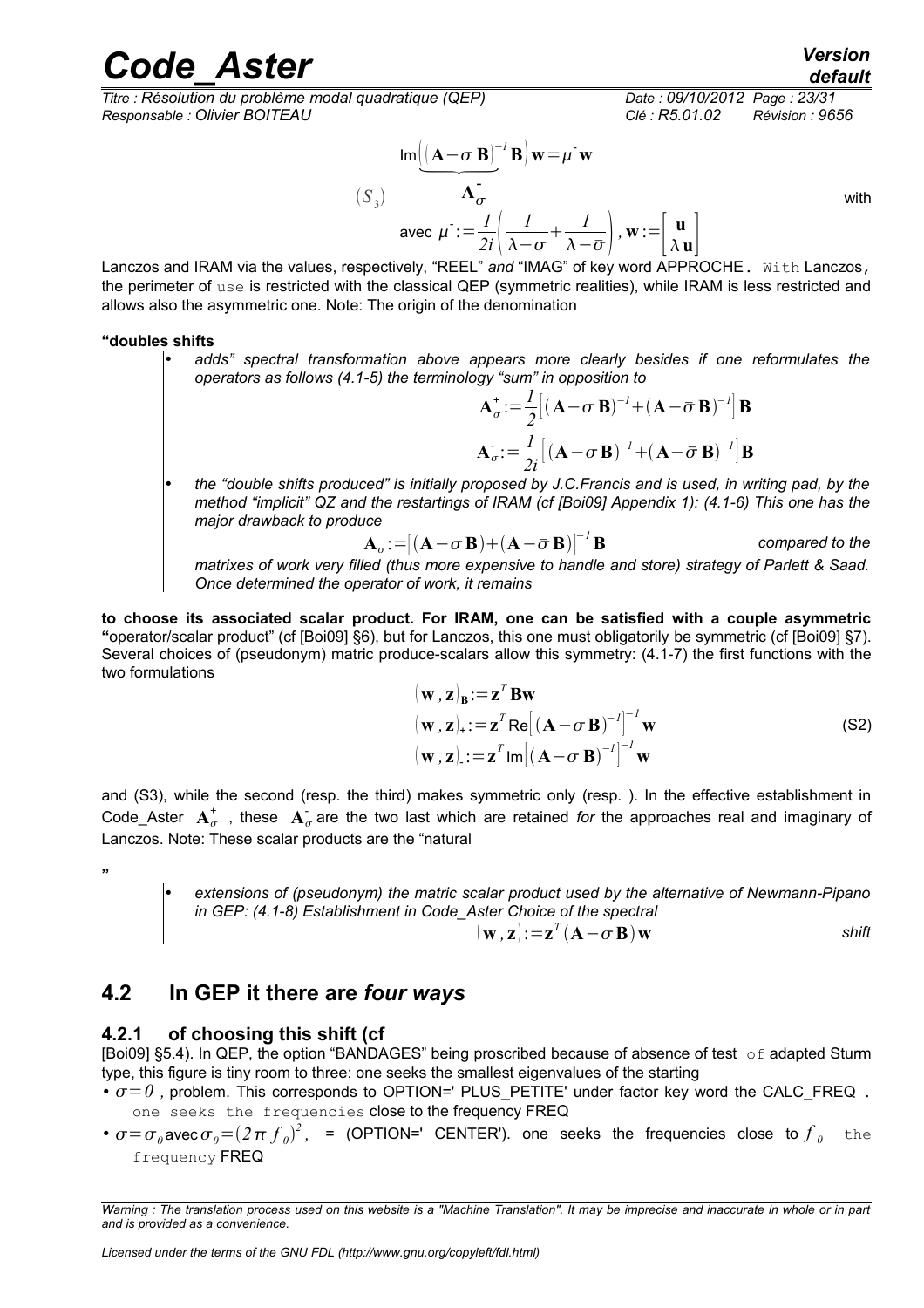*Titre : Résolution du problème modal quadratique (QEP) Date : 09/10/2012 Page : 24/31 Responsable : Olivier BOITEAU Clé : R5.01.02 Révision : 9656*

•  $\sigma = \sigma_o$  avec  $\sigma_o = (2\pi f_o)^2$  et  $\sigma_i = \eta(2\pi f_o)^2/2$  = (OPTION=' CENTER') and to reduced damping  $f_o$ AMOR REDUIT= (OPTION=' CENTER'). The number of frequencies to calculating  $\eta$  is given in general

by the user using NMAX\_FREQ under factor key word the CALC\_FREQ. Computation of the operator and the scalar product of work

#### **4.2.2 One recapitulates in the table according to all**

the couples (operator of work, scalar product) possible, according to the options chosen by the user. APPROCHE/METHODE "TRI\_DIAG" "SORENSEN" (by default

| "COMPLEXE         | " Unavailable    | "REEL"             |
|-------------------|------------------|--------------------|
|                   |                  | by default)        |
| "IMAG" Table      | 4.2-1. Together  | $A_{\sigma}$ , $L$ |
| couples (operator | $A_{\sigma}$ , ( | $A_{\sigma}$ ,     |
| of work           |                  |                    |

*, scalar product) possible according to the options chosen by the user. The computation operators of work can bring back themselves*

to simple products matrix-vector  $\mathbf{A}_{\sigma}^{\pm}$  and with an inversion of the dynamic matrix (factorized **beforehand) via the formulation (astute**  $Q(\lambda)$ **) following (4.2-1) In addition, this formulation has the "good"** taste

$$
(\mathbf{A} - \sigma \mathbf{B})^{-1} \mathbf{B} = \begin{bmatrix} \mathbf{0}_n & \mathbf{0}_n \\ \mathbf{M}_R^{-1} \mathbf{M} & \mathbf{0}_n \end{bmatrix} - \begin{bmatrix} \mathbf{Q}(\sigma)^{-1} & \mathbf{0}_n \\ \mathbf{0}_n & \sigma \mathbf{M}_R^{-1} \mathbf{M} \mathbf{Q}(\sigma)^{-1} \end{bmatrix} \begin{bmatrix} \mathbf{C} + \sigma \mathbf{M} & \mathbf{M} \\ \mathbf{C} + \sigma \mathbf{M} & \mathbf{M} \end{bmatrix}
$$

to allow processing into pure arithmetic real and to preserve hollow structure of the matrixes. One can thus build the following procedure: Preparation dans23Car the shift (thus queavec IRAM) can

•be complex  $C^{23}$  $C^{23}$  $C^{23}$ , cf § 2.5): To form Factorisersous formula forms LDLT. Computation of ( several  $\mathbf{Q}(\sigma)$ : $=$   $\sigma^2 \mathbf{M}$  +  $\sigma \mathbf{C}$  +  $\mathbf{K}$  $\mathbf{C}$ by iteration  $\mathbf{Q}(\sigma)$  of Lanczos<sup>or</sup>  $\bullet$ IRAM)  $\mathbf{A}_{\sigma^\pm}$   $\Big|\,$ **u**  $\begin{bmatrix} \mathbf{v} \end{bmatrix}$  : To form in Calculating in Following the choice of the approach **w** Algorithm  $R$   $\mathbf{u}_1 := \mathbf{C}\mathbf{u}$  ,  $\mathbf{u}_2 := \mathbf{M}\mathbf{u}$  ,  $\mathbf{u}_3 := \mathbf{M}\mathbf{v}$  , 3. Procedure  $C$  **u**<sub>4</sub>:= $\mathbf{Q}(\sigma)^{-1}$ + $\sigma$  **u**<sub>2</sub>+**u**<sub>3</sub> •to compute: operators  $A^+_\sigma \mathbf{w} =$  $\mid$   $\mid$  $-$ Re $(\mathbf{u}_4)$  $\mathbf{M}_R^{-1}\mathbf{M}(\mathbf{u}-\mathsf{Re}(\sigma\,\mathbf{u}_4))\Big|_{\mathbf{u}}$  $\overline{\mathbf{A}_{\sigma}}\mathbf{w}$  $\vert$  - $-\mathsf{Im}(\mathbf{u}_4)$  $-\mathbf{M}_R^{-1}\mathbf{M}(\mathbf{u}-\mathrm{Im}(\sigma\mathbf{u}_4))$ 

*Licensed under the terms of the GNU FDL (http://www.gnu.org/copyleft/fdl.html)*

<span id="page-23-0"></span><sup>23 (</sup>only once, in phase  $K$  of initialization of the algorithm

*Warning : The translation process used on this website is a "Machine Translation". It may be imprecise and inaccurate in whole or in part and is provided as a convenience.*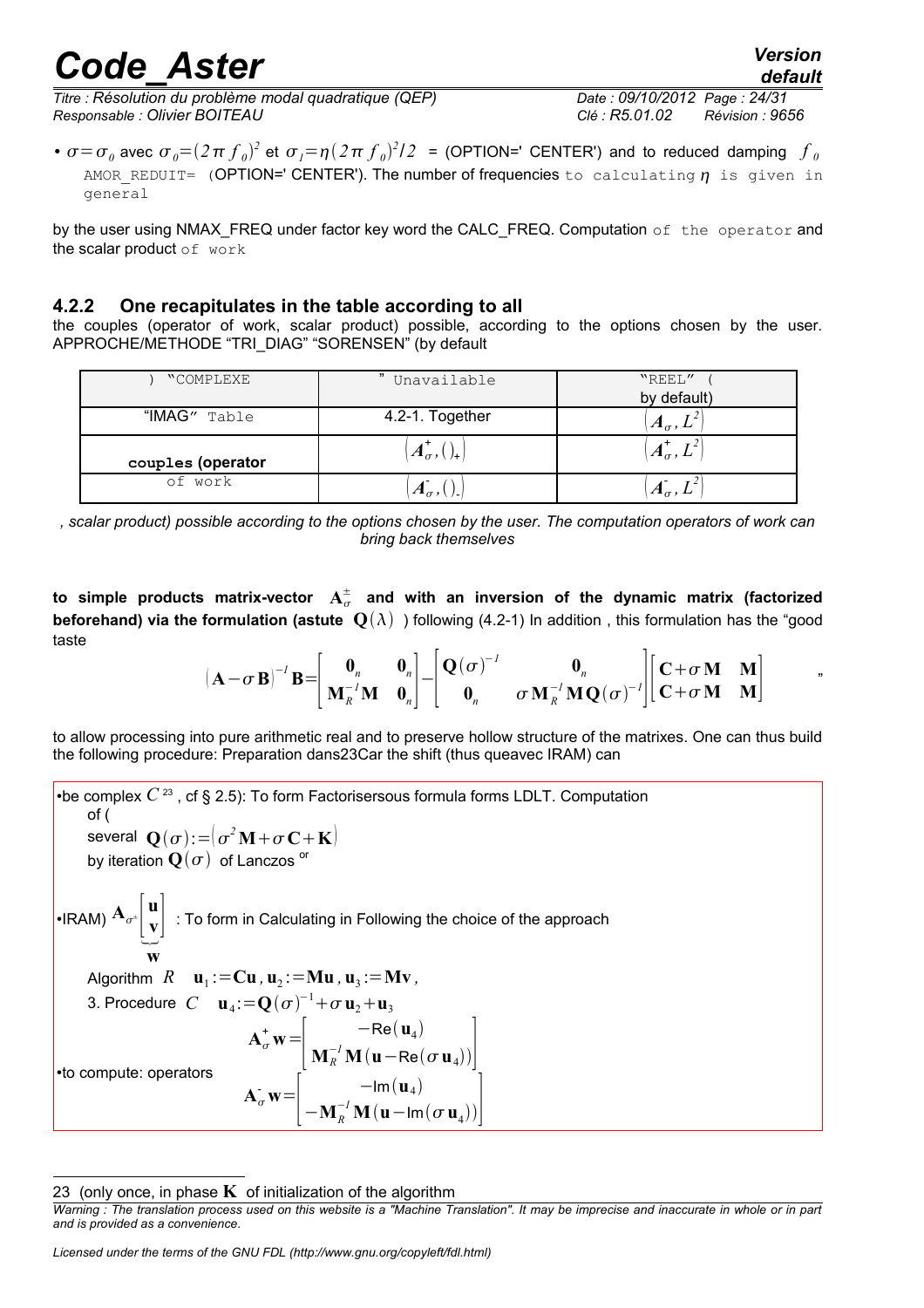*Titre : Résolution du problème modal quadratique (QEP) Date : 09/10/2012 Page : 25/31 Responsable : Olivier BOITEAU Clé : R5.01.02 Révision : 9656*

of work. In complex approach, computation is done directly  $\mathbf{A}^\pm_\sigma$  via

the formula (4.1-2) into arithmetic complex. Concerning the matric scalar products, their handling in Code\_Aster leans on the following formulations *: (4.2-2) Note:* : The computation matric scalar products  $T\left[ \right.$ 

$$
(\mathbf{w}, \mathbf{z})_{+} := \mathbf{z}^{T} [(\mathbf{A} - \mathbf{Re}(\sigma) \mathbf{B}) + \mathbf{Im}^{2}(\sigma) \mathbf{B} (\mathbf{A} - \mathbf{Re}(\sigma) \mathbf{B})^{-1} \mathbf{B}] \mathbf{w}
$$
  
\n
$$
(\mathbf{w}, \mathbf{z})_{-} := \mathbf{z}^{T} \bigg[ \frac{I}{\mathbf{Im}(\sigma)} (\mathbf{A} - \mathbf{Re}(\sigma) \mathbf{B}) \mathbf{B}^{-1} (\mathbf{A} - \mathbf{Re}(\sigma) \mathbf{B}) + \mathbf{Im}^{2}(\sigma) \mathbf{B} \bigg] \mathbf{w}
$$

**can be carried out**

• *only into arithmetic real. For the first scalar product one needs an additional dynamic matrix and for its factorized (from where a overcost computation and memory*  $Q(Re(\sigma))$ ). Perimeter of use *QEP to real symmetric*

### **4.3 matrixes for Lanczos, possibly**

**asymmetric (and can** be symmetric **complex) for IRAM. The user K** can specify only TYPE\_RESU=' DYNAMIQUE

"like classifies membership of his computation (not of buckling). One then informs possibly vector FREQ (and not CHAR CRIT). Display in the message file In the message file

### **4.4 , the results are displayed**

in the form of table -------

|     | LE NUMBER OF D.O.F. TOTAL IS: 130 OF LAGRANGE IS: 16<br>LE NUMBER OF D.O.F.<br>ACTIVE IS:                                  | 106                                                                                                                              |  |
|-----|----------------------------------------------------------------------------------------------------------------------------|----------------------------------------------------------------------------------------------------------------------------------|--|
|     |                                                                                                                            |                                                                                                                                  |  |
| OF. | MODAL COMPUTATION: METHODE Of ITERATION SIMULTANEOUS METHODE<br>SORENSEN NUMERO FREQUENCY (HZ) AMORTISSEMENT<br>Error norm |                                                                                                                                  |  |
|     | 1 1, 24163<br>02<br>$E +$                                                                                                  | $E+02$ -1.89229 $E-02$ 1.16550E- 09 2 1.24164E+<br>$1.89229E-02$ $1.04882E-09$ 6 1.07321<br>03 1.63495E- 01 1.36092E- 13 AVERAGE |  |
|     | ERROR NORM : 0.36947<br>MODE ITER SIMULT with METHODE=                                                                     | E-09 Example 4. Trace                                                                                                            |  |

*SORENSEN" (QEP) in the message file . Extract of the benchmark sdll 123b. For each eigenvalue (represented in form*

FREQUENCE= and AMORTISSEMENT= cf §2.5), one traces the error norm  $\frac{\text{Im}(\lambda_i)}{2}$  $\frac{\partial^2 U}{\partial \pi}$  of the determined  $residue \frac{-\text{Re}(\lambda_i)}{|\lambda_i|}$  $\frac{d}{dx}$  following the algorithm n°1 (§2.5). Summary of the parameter setting Let us recapitulate

#### now

### **4.5 the parameter setting of operator**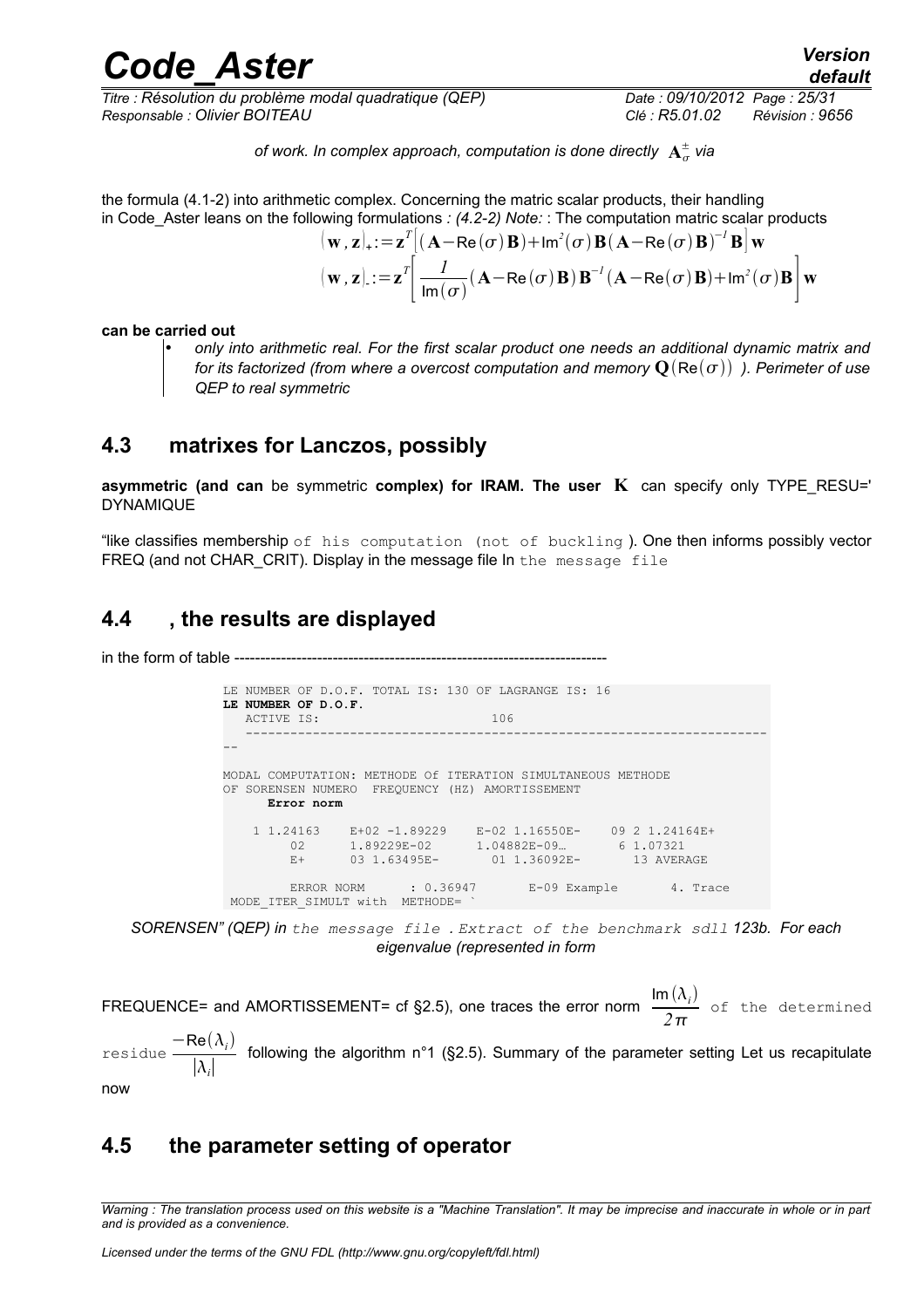*Titre : Résolution du problème modal quadratique (QEP) Date : 09/10/2012 Page : 26/31 Responsable : Olivier BOITEAU Clé : R5.01.02 Révision : 9656*

MODE\_ITER\_SIMULT for the methods of Lanczos and Sorensen . Operand Key word Default value References TYPE

| <b>RESU='</b><br><b>DYNAMIQUE</b> | $\epsilon$                                                         | "DYNAMIQUE"<br>§2.1 METHODE  | $=$ TRI_DIAG                      |
|-----------------------------------|--------------------------------------------------------------------|------------------------------|-----------------------------------|
|                                   | " "SORENSEN"                                                       | [Boi09] \$                   | 6<br>"SORENSEN                    |
|                                   | $''$ [Boi09] \$7                                                   | OPTION=<br>`MODE             | RIGIDE' Non                       |
|                                   | available<br>CALC FREO                                             |                              | <b>FREQ</b>                       |
|                                   | \$4.2<br>CENTER)<br>(i<br>AMOR REDUIT                              | (if CENTER                   |                                   |
|                                   |                                                                    |                              |                                   |
| <b>APPROCHE</b>                   | $$4.2$   = "REEL"                                                  |                              | $\epsilon$                        |
|                                   | REEL" \$4.1 " IMAG"                                                |                              | §4.1                              |
|                                   | (if SORENSEN) "COMPLEXE                                            | $^{\prime\prime}$            | §4.1                              |
|                                   | $OPTION =$                                                         |                              | PLUS_PETIT<br>F                   |
|                                   | ""PLUS PETITE" \$4.2                                               |                              | "CENTER                           |
|                                   | $\sqrt{54.2}$ NMAX FREQ 10                                         | \$4.2<br>DIM SOUS ESPA<br>CE |                                   |
|                                   | COEF DIM ESPACE                                                    |                              | Calculated                        |
|                                   | <b>IBoi</b>                                                        | 09]                          | §6/7                              |
|                                   | Usual<br>parameter<br>setting<br>оf<br>"TRI DIAG                   |                              | $^{\prime}$<br>SORENSEN'          |
|                                   | <b>S</b> Oi                                                        |                              |                                   |
|                                   | 09] §6/7 Table 4.5<br>Summary of<br>1.<br>the<br>parameter setting |                              | of<br>MODE_ITER_<br><b>SIMULT</b> |

*(QEP) with METHODE= `TRI\_DIAG'/" SORENSEN". Note: During the first transitions, it*

#### **is strongly advised**

- *to modify only the principal parameters noted in fat. The others relate to more the mysteries of the algorithm and they were initialized empirically with values standards. In particular, to improve quality of a mode*
- *, the fundamental parameter is the dimension of the subspace of projection of the SEP, DIM\_SOUS\_ESPACE. Total method QZ (METHODE=' QZ' ) Of the QEP with the GEP Contrary*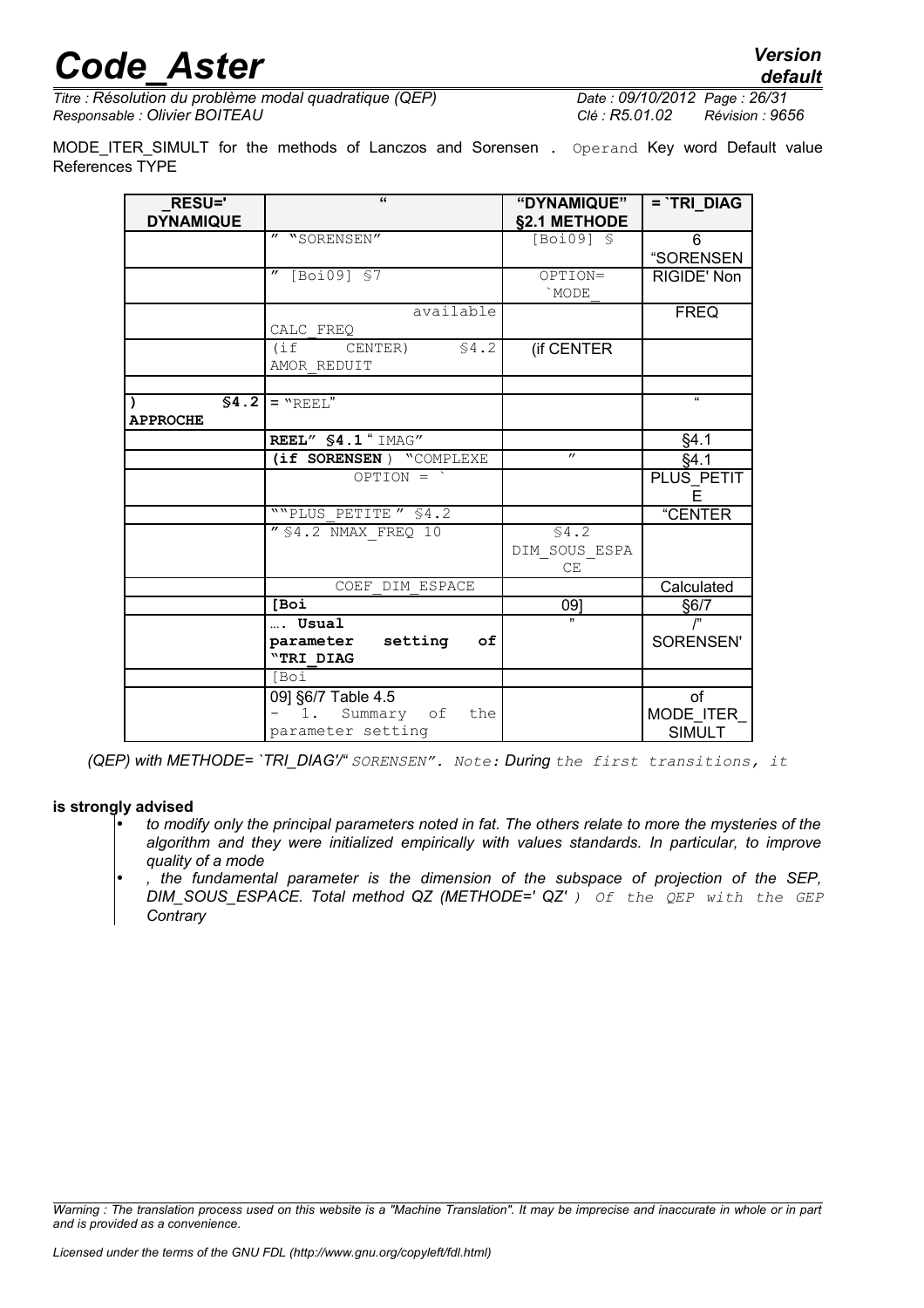*Titre : Résolution du problème modal quadratique (QEP) Date : 09/10/2012 Page : 27/31 Responsable : Olivier BOITEAU Clé : R5.01.02 Révision : 9656*

### **5 to the methods** seen previously

### **5.1 , the method**

QZ is able to manage a GEP directly. One thus has that only one transformation to be applied to the initial QEP **, it is the linearization. That empirically retained and detailed with the § 2.4** is (L2) \* (5.1-1) the GEP obtained is not structurally

symmetric 
$$
\left[\begin{array}{cc} -\mathbf{K} & \mathbf{0}_n \\ \mathbf{0}_n & \alpha \mathbf{I}_n \end{array}\right] - \lambda \begin{bmatrix} \mathbf{C} & \mathbf{M} \\ \alpha \mathbf{I}_n & \mathbf{0}_n \end{bmatrix} \begin{bmatrix} \mathbf{u} \\ \lambda \mathbf{u} \end{bmatrix} = \mathbf{0}_{2n}
$$

(or hermitian) but it is not prejudicial with computation because the drivers of LAPACK adapted work only into asymmetric. For more robustness and to simplify the structuring **of the code, one formulates and solves the GEP (L2) \* in the complex plane**. As for the GEP with complex modes one **uses** the routines LAPACK standard (ZGGEV) or expert (ZGGEVX) according to parameter TYPE QZ='QZ SIMPLE'/"QZ EQUI". To resulting from modal computation, QZ returns to Code Aster

the calculated modes and the latter will be *checked* , filtered and ordered according to the same recommendations as for the complex modes of the GEP (cf [Boi09] §9.4). Perimeter of use QEP to symmetric matrixes

### **5.2 or not (and can be symmetric**

**complex). The user** can **K** specify only TYPE\_RESU=' DYNAMIQUE

"like classifies membership of his computation (not of buckling). One then informs possibly vector FREQ (and not CHAR CRIT). Printings in the message file an extract with accompanying notes

### **5.3 of the sdll113a benchmark is taken again**

with the §2.5. Summary of the parameter setting Let us recapitulate now

### **5.4 the parameter setting of operator**

MODE\_ITER\_SIMULT for the method QZ. Operand Key word Default value References TYPE

| <b>RESU='</b>    | ,,                                            | "DYNAMIQUE"    | $=$ $QZ$                |
|------------------|-----------------------------------------------|----------------|-------------------------|
| <b>DYNAMIQUE</b> |                                               | §2.1 METHODE   |                         |
|                  | ""SORENSEN" [Boi                              | 091 \$9 OPTION | $=$ $\degree$           |
|                  | MODE RIGIDE " Non                             | available      | <b>FREQ</b>             |
|                  |                                               | CALC FREO      |                         |
|                  | [Boi09] \$9.4<br>(if CENTER)                  | AMOR REDUIT    |                         |
|                  |                                               |                |                         |
| if CENTER)       | $[Boi 09]$ \$9.4 APPROCHE                     |                | $=$ Without             |
|                  | object OPTION<br>"PLUS PETITE                 |                | ,,<br>"PLUS PETIT       |
|                  |                                               |                |                         |
|                  | $^{\prime\prime}$                             | [Boi09] §      |                         |
|                  | $^{\prime\prime}$<br>"TOUT"<br>9.4<br>"CENTER | 09] \$9.4      | 10 [Boi09] §            |
|                  | [Boi                                          | NMAX FREO      |                         |
|                  | $9.4$ Usual                                   |                | parameter<br>setting of |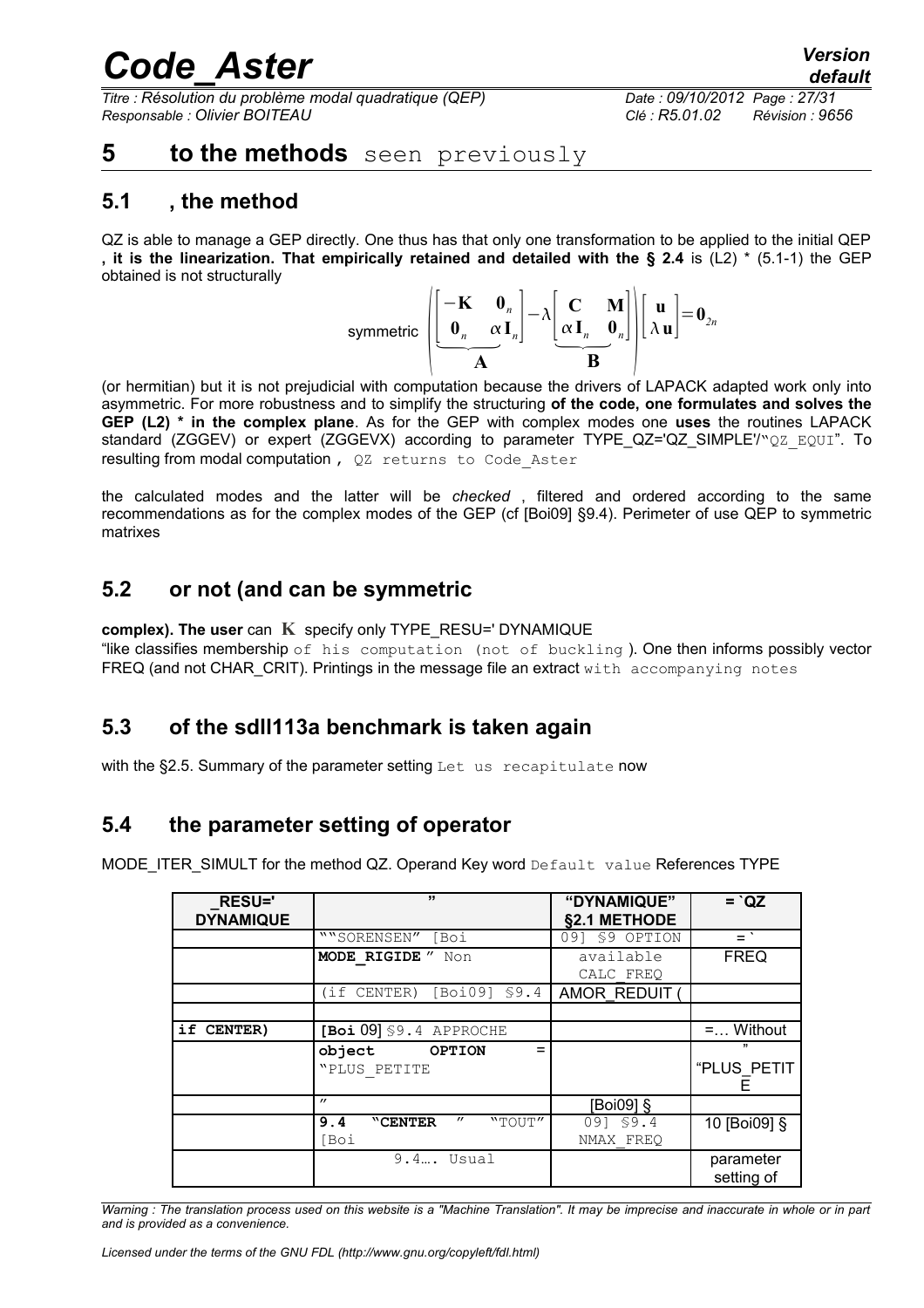*default*

*Titre : Résolution du problème modal quadratique (QEP) Date : 09/10/2012 Page : 28/31 Responsable : Olivier BOITEAU Clé : R5.01.02 Révision : 9656*

| <b>RESU='</b><br><b>DYNAMIQUE</b> | ,,,                                       | "DYNAMIQUE"<br>§2.1 METHODE | $=$ $QZ$                         |
|-----------------------------------|-------------------------------------------|-----------------------------|----------------------------------|
|                                   | "OZ"                                      | [Boi                        | 09] §9 Table                     |
|                                   | 5.4                                       |                             |                                  |
|                                   | Summary<br>the<br>of<br>parameter setting |                             | Οl<br>MODE ITER<br><b>SIMULT</b> |

*(QEP) with METHODE= `QZ'. Note: At the time as of first transitions , it*

#### **is strongly advised**

• *to modify only the principal parameters noted in fat. The others relate to more the details of the algorithm and they were initialized empirically with values standards. Bibliography Books/articles/proceedings/theses… [*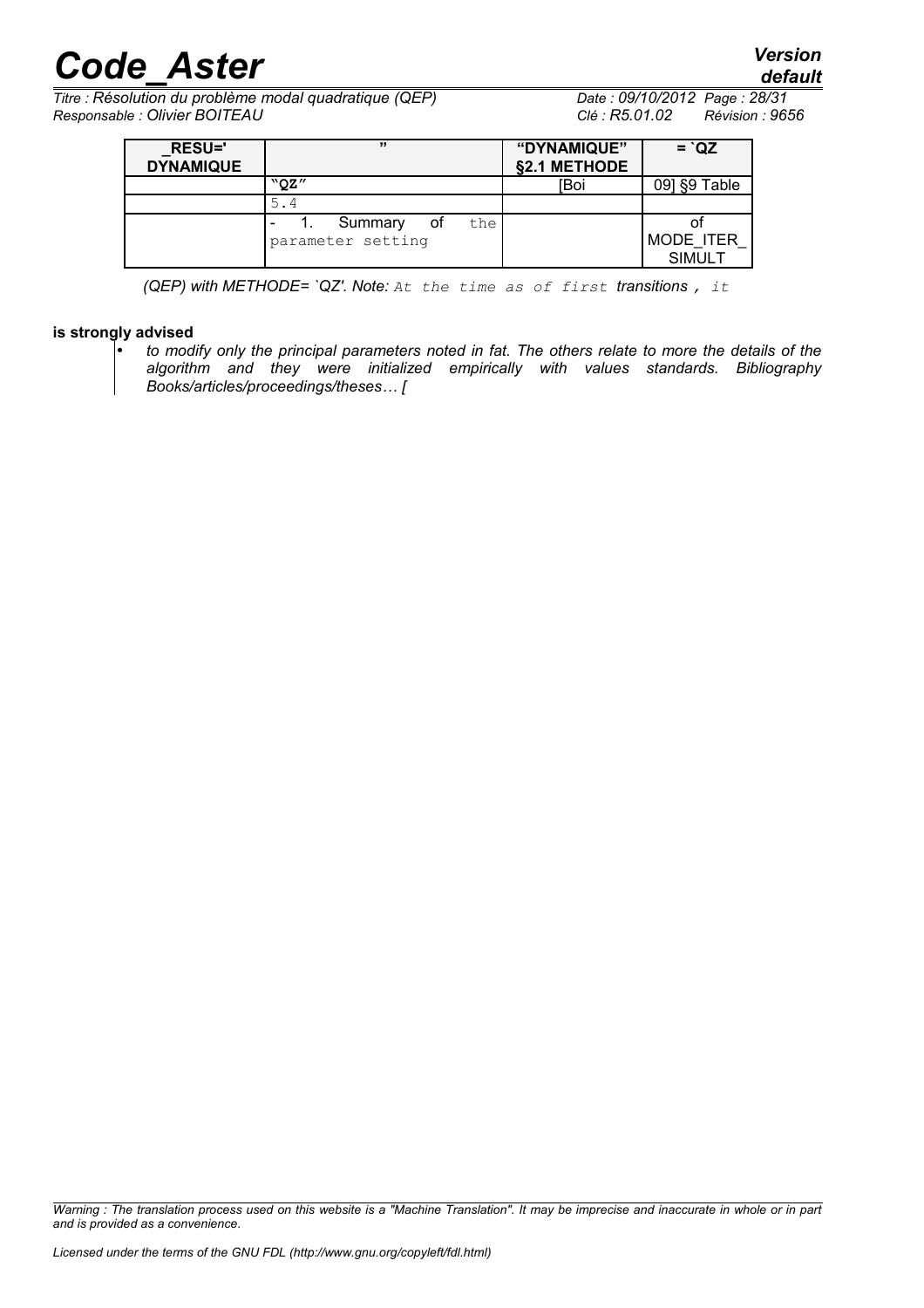*Titre : Résolution du problème modal quadratique (QEP) Date : 09/10/2012 Page : 29/31 Responsable : Olivier BOITEAU Clé : R5.01.02 Révision : 9656*

*default*

### **6 DB08] G.Dahlquist**

### **6.1 & A.Bjorck. Numerical methods in scientific**

computing. SIAM (2008) *. [GLR82] I.Gohberg, P.Lancaster and L.Rodman*. Matrix polynomials

. ED. Academic Close (1982). [Jen77 *] A.Jennings. Matrix* computation for engineers and

scientists . ED. *Wisley (1977). [LT85] P.Lancaster and M.Tsimenetsky* . The theory of matrixes

. ED. Academic Close (1985). [Mac *06] D.S.Mackey. Structured linearizations* for matrix polynomials

of the University of Manchester (2006). [Mee07] K.Meerbergen . The quadratic Arnoldi method for the solution of the QEP. Ratio *interns University of Leuven (2007). [Mul56] D.E.M üller* . A method for solving algebraic equations using

- year
- automatic computer *. Maths. . Wash., 10, pp208-215 (1956). [PS87] B.N.Parlett & Y.Saad. Complex shift* and invert strategies for real matrixes
- . Linear will algebra and its applications *, 88-89, pp575-595 (1987). [TM01] F.Tisseur* & K.Meerbergen. The quadratics eigenvalue problem. SIAM review

, vol. 43, n°2, pp235-286 (2001) *. Account-returned ratios/EDF [Beg06* ] M.Begon. Establishment of modal solvers in

### **6.2 Code\_Aster. Ratio of Master degree**

- of the INSTN *(2006). [BQ00] O.Boiteau & B.Quinnez. Spectral* method of analysis in Code\_Aster. Booklet
	- of the Course of dynamics available *on the website http://www.code-aster.org* (2000). [Boi08] O.Boiteau. General information on the direct [linear solvers and](http://www.code-aster.org/) use
- of the product MUMPS *. Documentation of reference Code\_Aster R6.02.03 (2008). [Boi08b] O.Boiteau. "*Integration D" a modal solver *of QZ* type in Code\_Aster
- "and "Extension of *the solvers QZ and Sorensen to the asymmetric modal problems* of Code\_Aster*". Account-returned internal EDF R & D CR-I23/2008/030 and CR-I23/2008/044 (2008). [Boi09*] O.Boiteau. Modal solvers and resolution of the
- generalized problem (GEP<br>2 Documentation of reference Co Code\_Aster R5.01.01 (2009). [Boi09b] O.Boiteau. General information on the conjugate gradient *:* PCG Aster and use
	- of the PETSc *product. Documentation of reference Code\_Aster R6.01.02 (2009). [Boi12] O.Boiteau. Procedure* of enumeration of eigenvalues . Documentation of reference
	- Code\_Aster *R5.01.04 (2012). [Lev96] J.R.Levesque. Modelization* of L" damping in linear *dynamics* . Documentation of reference
	- Code\_Aster *R5.05.04 (1996). Resources Internet [Arp] Web site* of ARPACK: http://www.caam.rice.edu/software/ARPACK/ . Description

### **6.3 of the versions**

of the document Version Aster [Author \(S\) Organization \(S\) Description of](http://www.caam.rice.edu/software/ARPACK/) the modifications

*Warning : The translation process used on this website is a "Machine Translation". It may be imprecise and inaccurate in whole or in part and is provided as a convenience.*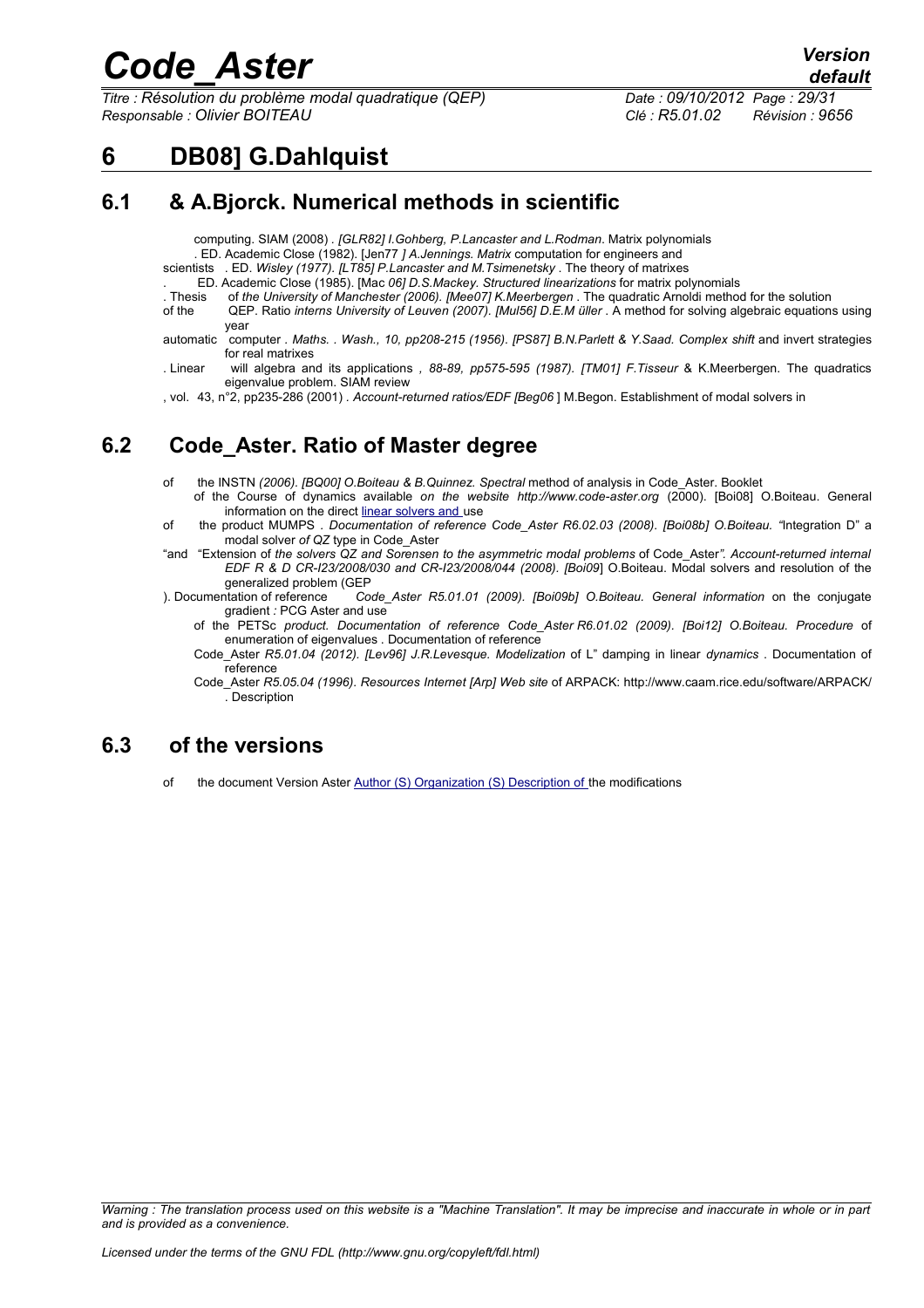*Titre : Résolution du problème modal quadratique (QEP) Date : 09/10/2012 Page : 30/31 Responsable : Olivier BOITEAU Clé : R5.01.02 Révision : 9656*

### **7 3d.SELIGMANN-R&D/MMN initial**

| <b>Text</b><br>$\cdots$       | $\dots$ 5 O.BOITEAU<br>EDF-R&                     | EDF-<br><b>D/MMN</b><br>V8.4<br><b>O.BOITEAU</b><br><b>R&amp;D/SINETICS</b>                                                                                                                                                                             |
|-------------------------------|---------------------------------------------------|---------------------------------------------------------------------------------------------------------------------------------------------------------------------------------------------------------------------------------------------------------|
| 3                             | <b>O.NICOLAS EDF</b>                              | R & D /AMA 9.4 O.                                                                                                                                                                                                                                       |
| <b>BOITEAU</b>                |                                                   |                                                                                                                                                                                                                                                         |
| 5                             | - R&D/SINETICS Recasting                          |                                                                                                                                                                                                                                                         |
| оf<br>the $\vert$<br>document | , and extension of the perimeter<br>of the solver |                                                                                                                                                                                                                                                         |
| QZ to                         | asymmetric v10.4 O.BOITEAU                        | EDF-R&D/SINETICS<br>large<br>work<br>of<br>re-<br>arrangement (formula, figure, legend,                                                                                                                                                                 |
| notice                        | , character blanks, cast iron                     | (in<br>). Update concerning parameters<br>particular NPREC, COEF_DIM_ESPACE,<br>TOUT), the aspects linear solvers<br>and<br>parallelism. V11.2 O. BOITEAU<br>$EDF-$<br>R&D/SINETICS Work of re-arrangement,<br>correction of formulas in agreement with |
|                               | Docs. R 5.01.01/04                                | V11.2.13 O.BOITEAU EDF-R&D/SINETICS<br>Still some fitness + taken into account EL16710                                                                                                                                                                  |
| . Appendix                    | 1. Interpretation of the complex                  | eigenvalues In the case<br>of a symmetric<br>damping                                                                                                                                                                                                    |